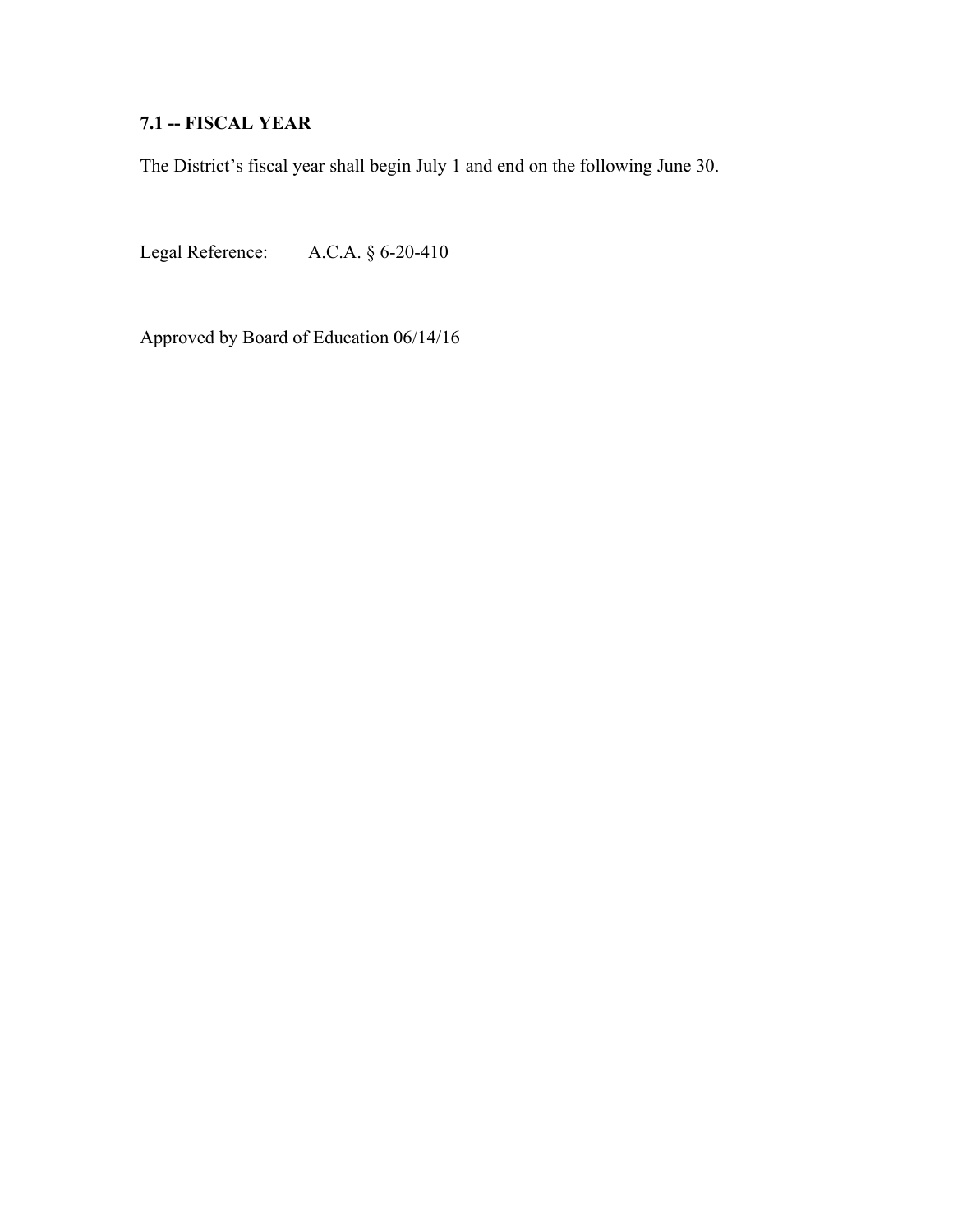# **7.2.1 -- REVENUES FROM FEDERAL FUNDS**

The Director of Federal Programs shall prepare budgets for all proposed federal programs and submit the federal budget to the Arkansas Department of Education upon priority approval of the Superintendent. The Superintendent is authorized to make expenditures or delegate such authorization in accordance with the approved Federal budget.

The Superintendent shall approve all warrants and checks that are issued from Federal funds. At the close of each fiscal year, Federal Funds records shall be filed for audit.

The Van Buren District School District hereby agrees that, in conducting programs funded under federal legislation, that no part of any such program will involve political activities, and that neither the program nor the funds provided under the Agreement and supplemental cooperative agreements nor the personnel employed in the administration of the program shall be in any way or to any extent engaged in the conduct of political activities in contravention of United States law.

Approved by Board of Education 03/08/05 Amended by Board of Education 06/14/16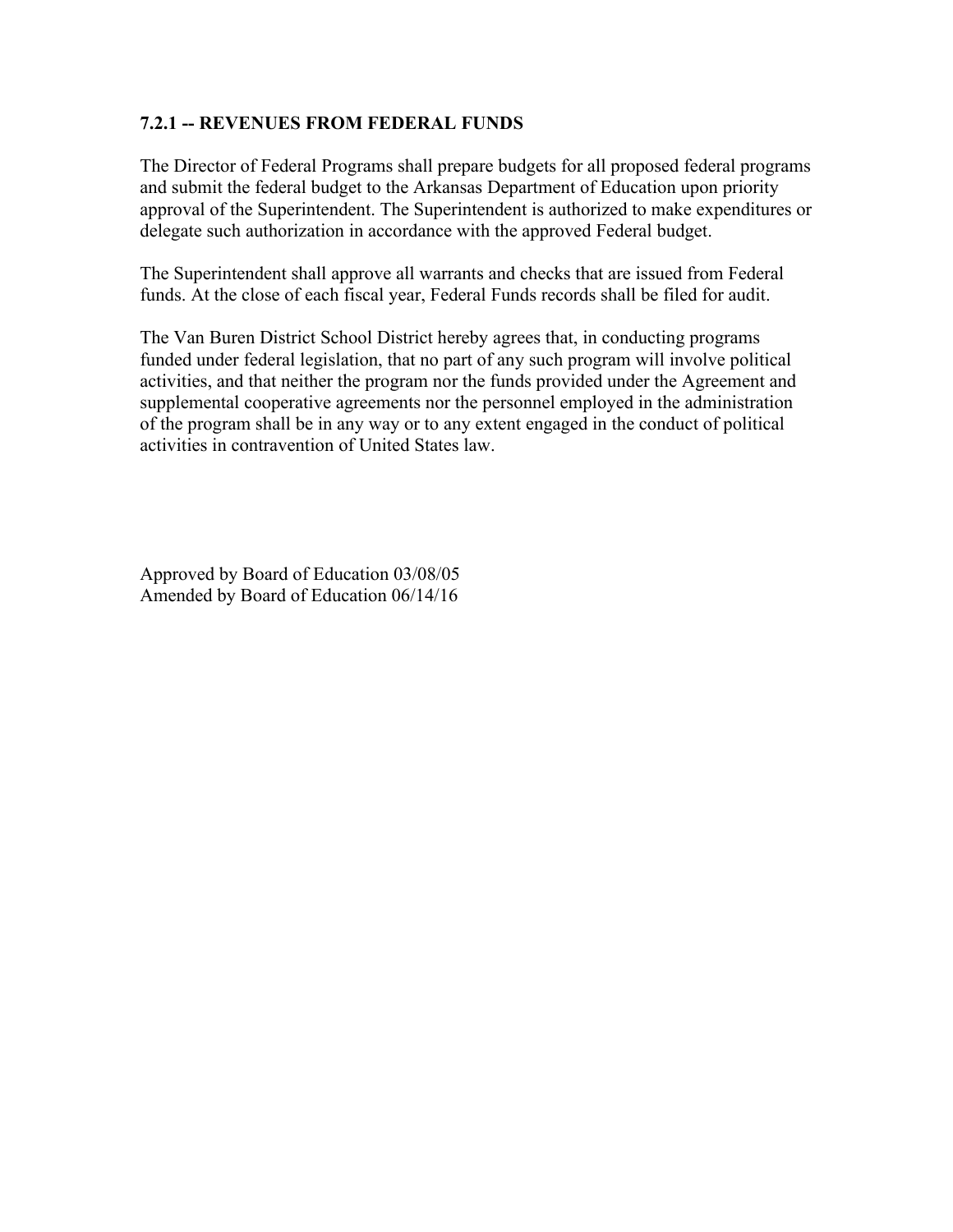# **7.2—ANNUAL OPERATING BUDGET**

The Superintendent shall be responsible for the preparation of the annual operating budget for the District. The Superintendent shall present the budget to the Board for its review, modification, and approval.

The budget shall be prepared in the electronic format as prescribed by the State Board of Education and filed with the Arkansas Department of Education no later than September 30 of each year.

The approved budget shall provide for expenditures that are within anticipated revenues and reserves. The District Treasurer shall present monthly reconciliation reports and a statement on the general financial condition of the District monthly to the Board.

Any changes made to the budget shall be in accordance with District policy and state law.

Legal References: A.C.A. § 6-13-701(e)(3) A.C.A. § 6-20-2202

Approved by Board of Education 06/14/16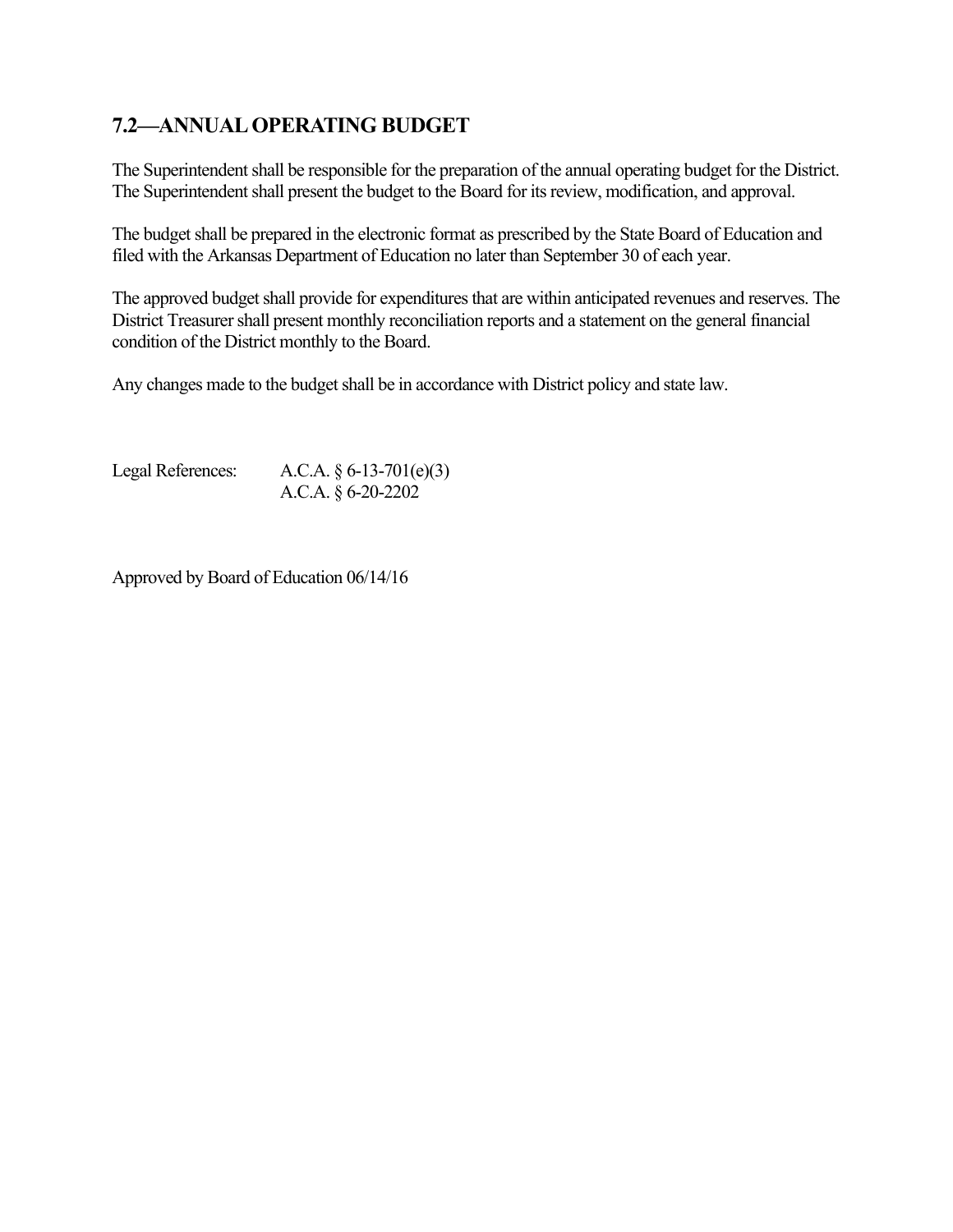# **7.3 -- MILLAGE RATE**

The Board shall publish one time in some newspaper published in the county in which the district lies, at least sixty (60) days in advance of the school election at which the annual ad valorem property tax for the district is decided by the electors, the District's proposed budget, together with a millage rate sufficient to provide the funds necessary for the District's operation.

Legal References: A.C.A. § 6-13-622 Arkansas Constitution: Article 14 Section 3 (c) as amended by Amendment 74

Amended by Board of Education 06/14/16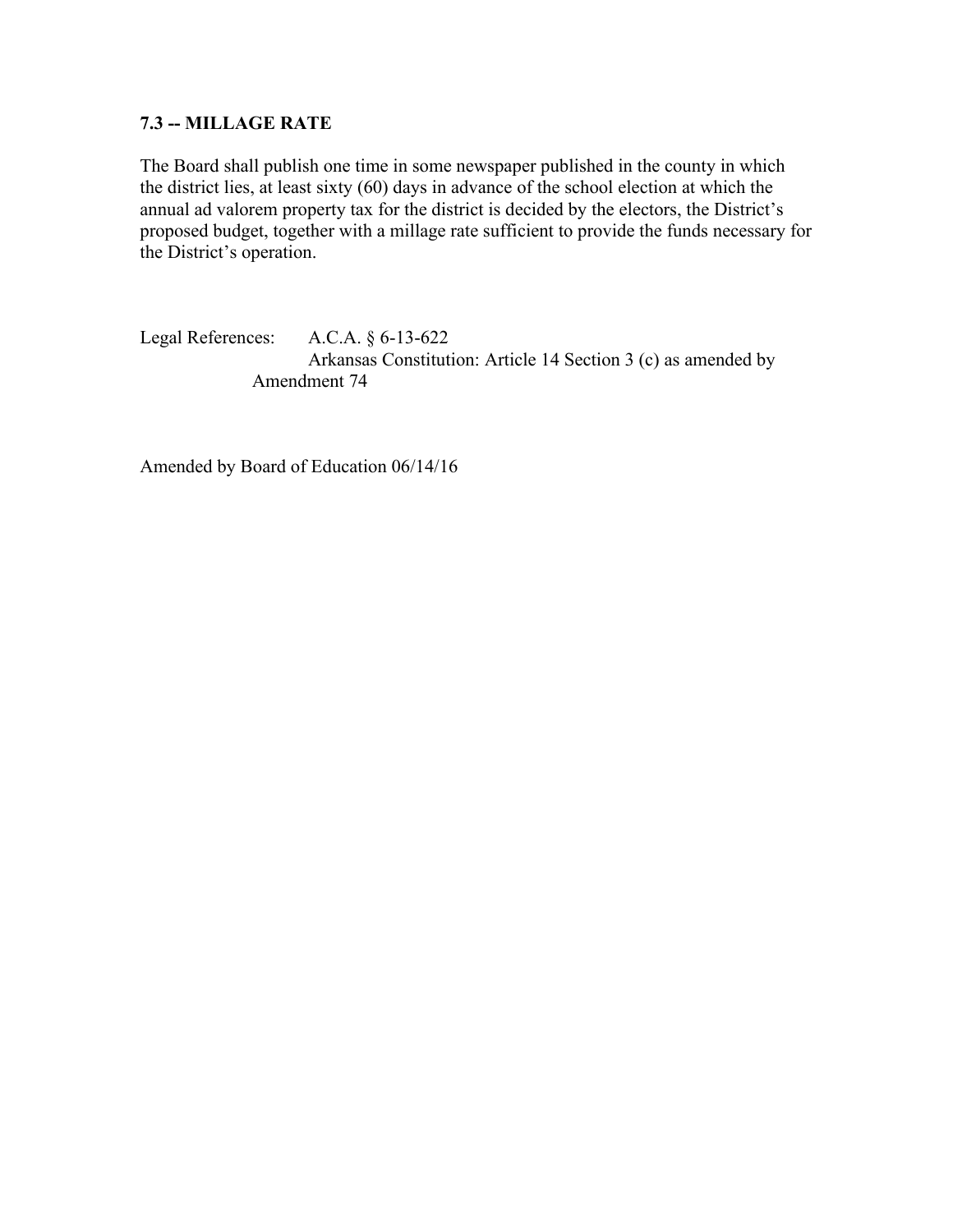# **7.5F2— FOOD SERVICE COMMODITIES BIDDER AFFIDAVIT**

NAME OF SCHOOL DISTRICT NAME OF COUNTY

I, \_\_\_\_\_\_\_\_\_\_\_\_\_\_\_\_\_\_\_\_\_\_\_\_\_\_\_\_\_\_\_\_\_\_\_\_\_\_\_\_, hereby state:

(1) I am the duly authorized agent of \_\_\_\_\_\_\_\_\_\_\_\_\_\_\_\_\_\_\_\_\_\_\_\_\_\_\_\_\_\_\_, the bidder submitting the competitive bid which is attached to this statement. I certify the facts as detailed below pertaining to the non-existence of collusion among and between bidders and state officials, as well as to the facts pertaining to the giving or offering of things of value to government personnel in return for special consideration in the awarding of any contract pursuant to the bid to which this statement is attached.

(2) I am fully aware of the facts and circumstances surrounding the making of the bid to which this statement is attached and have been personally and directly involved in the proceedings leading to the submission of the bid.

(3) Neither the bidder nor anyone subject to the bidder's direction or control has been a party: (A) To any collusion among bidders in restraint of freedom of competition by agreement to bid at a fixed price or to refrain from bidding;

(B) To any collusion with any state official or employee as to quantity, quality, or price in the prospective contract, or as to any other terms of the prospective contract; or

(C) In any discussions between bidders and any state official concerning exchange of money or other thing of value for special consideration in the awarding of a contract.

(4) I hereby guarantee that the specifications outlined in the bid shall be followed as specified and that deviations from the specifications shall occur only as part of a formal change process approved by the Board of Directors of the school district.

(5) I hereby certify that the bid, unless specifically exempted by the USDA, is for agricultural commodities that have been produced in the U.S. or if the bid contains food products that at least 51% of food in the product was produced in the U.S. I understand that the district shall not accept any product that does not meet this requirement and is not liable for any loss I may incur as a result of such refusal to accept.

Signature

Subscribed and sworn to before me this \_\_\_\_\_ day of \_\_\_\_\_\_\_\_\_\_\_, 20\_\_.

Notary Public

Approved by Board of Education 11/14/17

\_\_\_\_\_\_\_\_\_\_\_\_\_\_\_\_\_\_\_\_\_\_\_\_\_\_\_\_\_\_\_\_

\_\_\_\_\_\_\_\_\_\_\_\_\_\_\_\_\_\_\_\_\_\_\_\_\_\_\_\_\_\_\_\_\_\_\_\_\_\_\_\_\_\_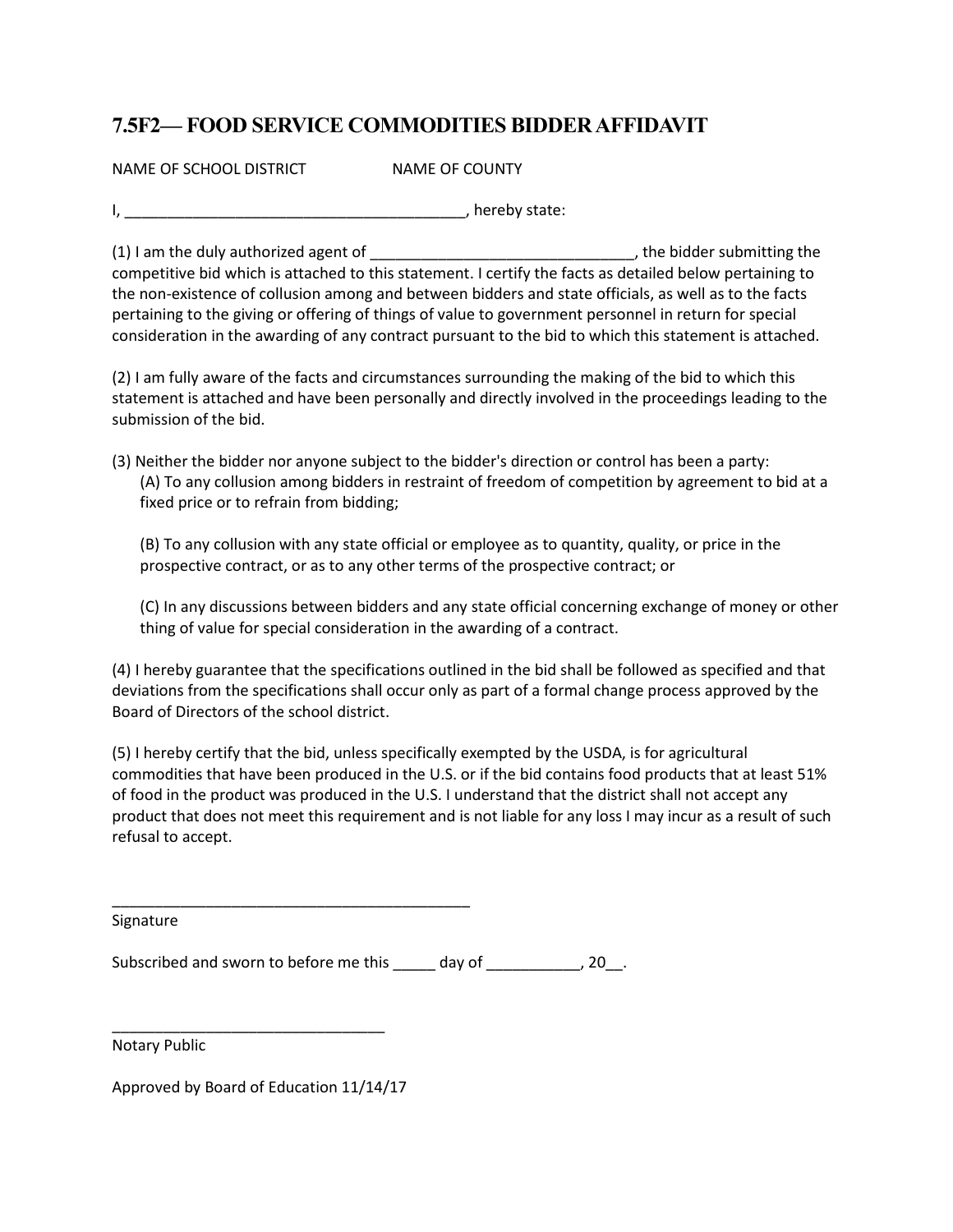#### **7.5F—COMMODITIES BIDDER AFFIDAVIT**

NAME OF SCHOOL DISTRICT

NAME OF COUNTY

I, \_\_\_\_\_\_\_\_\_\_\_\_\_\_\_\_\_\_\_\_\_\_\_\_\_\_\_\_\_\_\_\_\_\_\_\_\_\_\_\_, hereby state:

(1) I am the duly authorized agent of \_\_\_\_\_\_\_\_\_\_\_\_\_\_\_\_\_\_\_\_\_\_\_\_\_\_\_\_\_\_\_, the bidder submitting the competitive bid which is attached to this statement. I certify the facts as detailed below pertaining to the non-existence of collusion among and between bidders and state officials, as well as to the facts pertaining to the giving or offering of things of value to government personnel in return for special consideration in the awarding of any contract pursuant to the bid to which this statement is attached.

(2) I am fully aware of the facts and circumstances surrounding the making of the bid to which this statement is attached and have been personally and directly involved in the proceedings leading to the submission of the bid.

(3) Neither the bidder nor anyone subject to the bidder's direction or control has been a party:

(A) To any collusion among bidders in restraint of freedom of competition by agreement to bid at a fixed price or to refrain from bidding;

(B) To any collusion with any state official or employee as to quantity, quality, or price in the prospective contract, or as to any other terms of the prospective contract; or

(C) In any discussions between bidders and any state official concerning exchange of money or other thing of value for special consideration in the awarding of a contract.

(4) I hereby guarantee that the specifications outlined in the bid shall be followed as specified and that deviations from the specifications shall occur only as part of a formal change process approved by the Board of Directors of the school district.

Signature

Subscribed and sworn to before me this \_\_\_\_\_ day of \_\_\_\_\_\_\_\_\_\_, 20\_.

\_\_\_\_\_\_\_\_\_\_\_\_\_\_\_\_\_\_\_\_\_\_\_\_\_\_\_\_\_\_\_\_\_\_\_\_\_\_\_\_\_\_

\_\_\_\_\_\_\_\_\_\_\_\_\_\_\_\_\_\_\_\_\_\_\_\_\_\_\_\_\_\_\_

Notary Public

Amended by Board of Education 06/14/16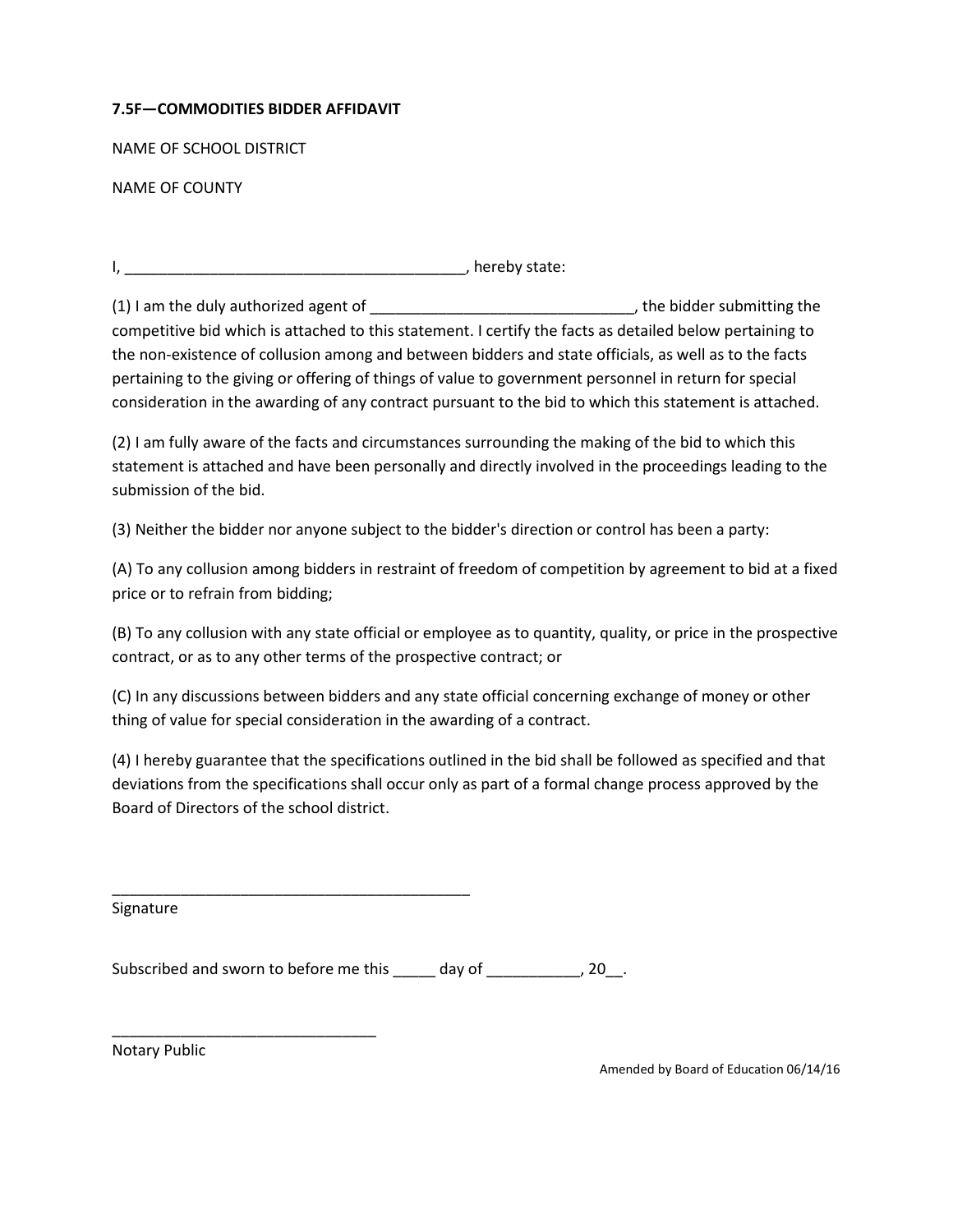# **7.5—Purchases and Procurement**

Purchases shall be made in accordance with State laws and procurement procedures governing school purchases that are deemed to be in the best interest of the District and are the result of fair and open competition between qualified bidders and suppliers. No bids shall be taken for professional services.

#### **DEFINITIONS**

"Commodities" are all supplies, goods, material, equipment, computers, software, machinery, facilities, personal property, and services, other than personal and professional services, purchased on behalf of the District.

"Professional services" are legal, financial advisory, architectural, engineering, construction management, land surveying professional consultant services, speech therapy, occupational therapy, physical therapy, lawn services, security services, audio visual services, plumbing, electrical, heating, ventilation and air conditioning services.

"Specifications" means a technical description or other description of the physical and/or functional characteristics of a commodity.

Purchases of commodities with a purchase price of more than \$ 10,000 require prior approval of the Superintendent and/or Business Manager. Purchases of commodities with a purchase price of more than \$100,000.00 require prior Board approval.

The district shall notify in writing all actual or prospective bidders, offerors, or contractors who make a written request to the district for notification of opportunities to bid. The notification shall be made in sufficient time to allow actual or prospective bidders, offerors, or contractors to submit a bid or other appropriate response. The board shall accept bids submitted electronically by email or fax for any and all district purchases, unless specified to be submitted by other means or methods, and except those bids which have been specified to have a designated date upon which the bids shall be opened. The superintendent shall be responsible for ensuring submitted bids, whether written, faxed, or emailed, are retained in accordance with policy 7.15—RECORD RETENTION AND DESTRUCTION.

The district will not solicit bids or otherwise contract for a sum greater than twenty-five thousand dollars (\$25,000) with vendors that are on the "excluded parties list" if the contract is to be paid from federal grant funds.

All purchases for a Federal program with an estimated purchase price between three thousand five hundred dollars (\$3,500) and the state bid threshold amount and all purchases of commodities with an estimated purchase price that equals or exceeds the state bid threshold amount shall be procured by soliciting bids. Specifications shall be devised for all commodities to be bid that are specific enough to ensure uniformity of the bid and yet not so restrictive that it would prevent competitive bidding. The bid specifications shall not include the name or identity of any specific vendor. The Superintendent reserves the right to reject all bids and to purchase the commodity by negotiating a contract. In such an instance, each responsible bidder who submitted a bid shall be notified and given a reasonable opportunity to negotiate.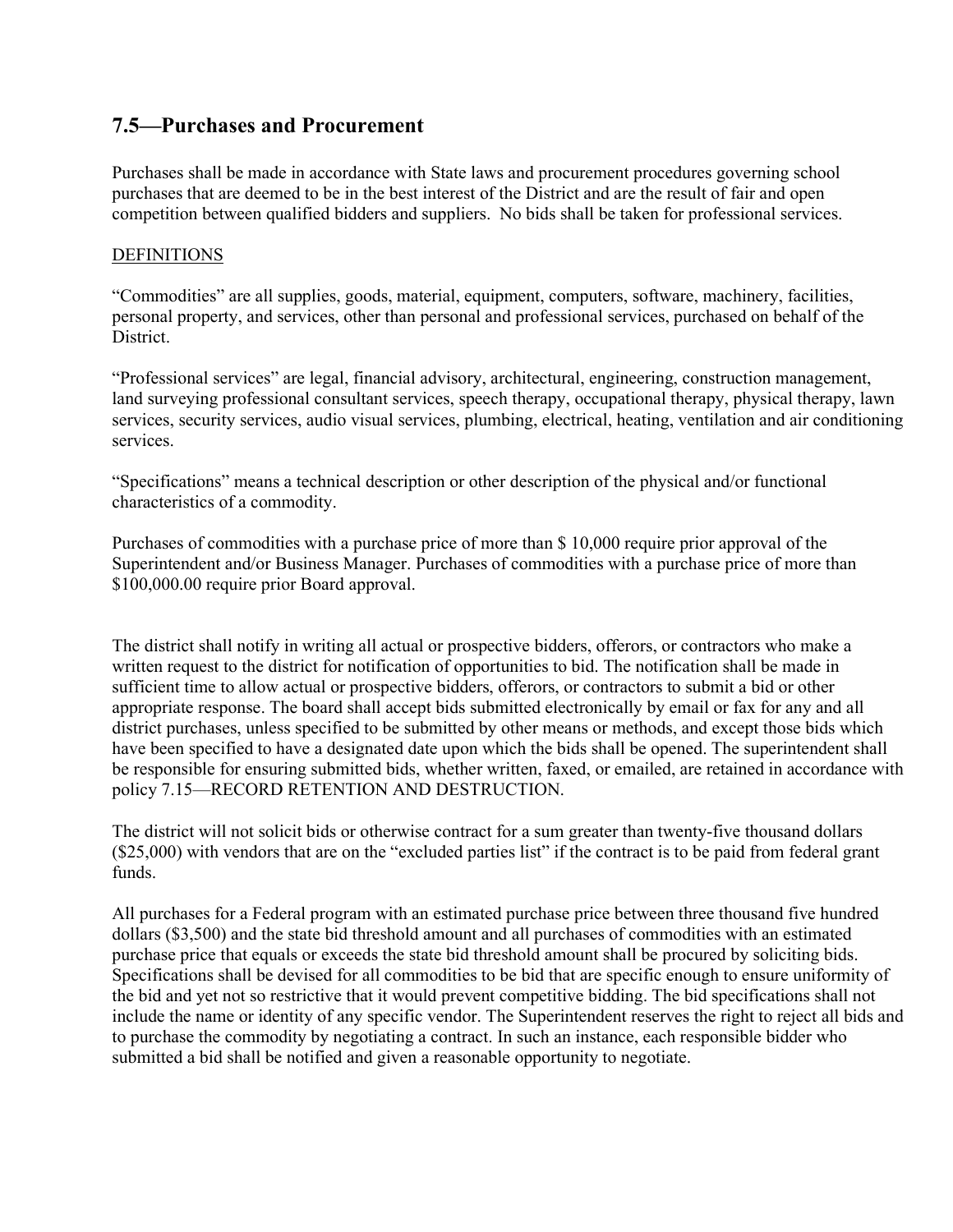Bids shall be awarded after careful examination of the details of the bid to determine the best overall value to the District. Bidders submitting written bids shall be notified in writing of the bid award.

Whenever possible, a preference will be given to minority and women owned businesses.

The following commodities may be purchased without soliciting bids provided that the Superintendent and/or Business Manager determines in writing that it is not practical to use other than the required or designated commodity or service, and a copy of this statement is attached to the purchase order:

- 1. Commodities in instances of an unforeseen and unavoidable emergency;
- 2. Commodities available only from the federal government;
- 3. Utility services;
- 4. Used equipment and machinery; and
- 5. Commodities available only from a single source.

The District may purchase a new motor vehicle, other than a school bus, without soliciting bids if, at the time of the purchase, the:

- a. Purchase is from a motor vehicle dealer licensed in Arkansas;
- b. Purchase price of the motor vehicle does not exceed the fleet price awarded by the Office of State Procurement; and
- c. Motor vehicle to be purchased is the same make and model motor vehicle as the make and model the fleet price was awarded for by the Office of State Procurement.

Prospective bidders, offerors, or contractors may appeal to the district's superintendent if they believe the district failed to follow district bidding and purchasing policy or state law.

Any award of a contract shall be subject to revocation for ten (10) working days from:

- the initial awarding of the contract; or
- if an appeal is received, resolution of the appeal.

The intent is to provide prospective bidders, offerors, or contractors the opportunity to appeal the bid award if they believe the facts warrant an appeal. Any appeal shall be in writing by certified mail and received by the district office, "attention to the superintendent" within seven (7) calendar days following the initial and revocable award of the contract.

If the district receives an appeal of a bid award, they shall notify in writing those prospective bidders, offerors, or contractors who have made a written request to the district for notification of opportunities to bid that an appeal has been submitted. The notification shall state:

- that the contract award has been halted pending resolution of the appeal and could be revoked;
- the reasons for the appeal;
- that the recipient of the letter may respond to the protested issues identified in the appeal;
- the date the decision on the appeal will be made and notification sent;
- that if the appeal is upheld, the bidding process will start all over again;
- that if the bidding is re-opened, changes will be made to the request for bids as necessary to satisfy the reasons for upholding the appeal.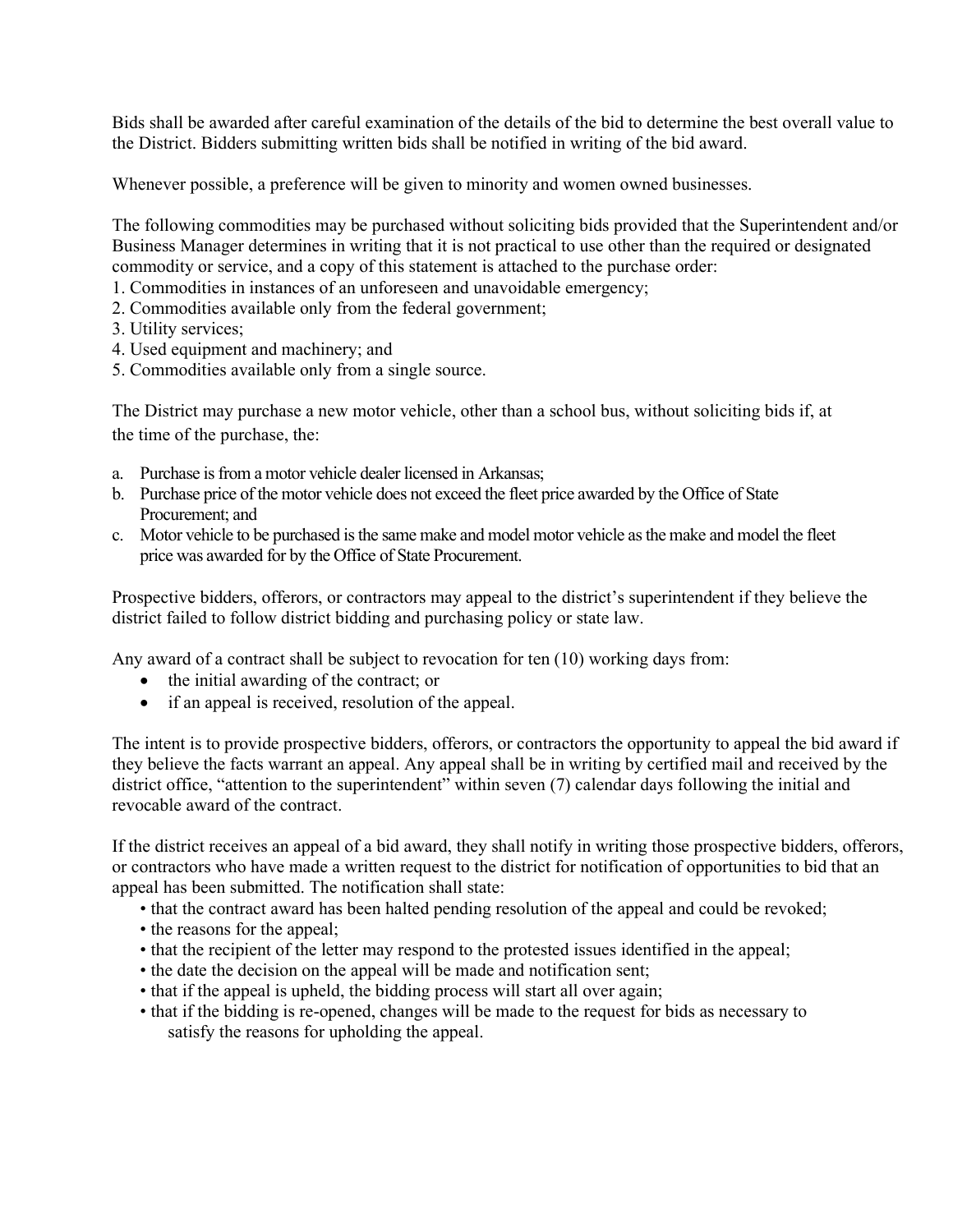The sole authority to resolve any appeal relating to this policy shall rest with the superintendent. The superintendent's decision shall be final and conclusive. In the event the district upholds an appeal, the sole responsibility of the district to the aggrieved bidder(s) shall be the re-opening of the bidding process.

The District reserves the right to extend or renew a contract that was previously awarded under the process governed by this policy and law, provided the extension or renewal meets the following criteria.

- 1. The equipment and services provided under the extended or renewed contract meets or exceeds the specifications of the original bid.
- 2. The extended or renewed contract agreement complies with the state of Arkansas's documentation requirements.
- 3. The cost of the extended or renewed contract is the same or less than the original contract.
- 4. The extension or renewal is approved by the local school board.

Ref: Act 639 of 1983 and Act 65 of 1987 Approved by Board of Education 02/09/88 Amended by Board of Education 12/14/99 Amended by Board of Education 03/11/08 Amended by Board of Education 11/10/15 Amended by Board of Education 06/14/16 Amended by Board of Education 01/10/17 Amended by Board of Education 11/14/17 Amended by Board of Education 01/08/19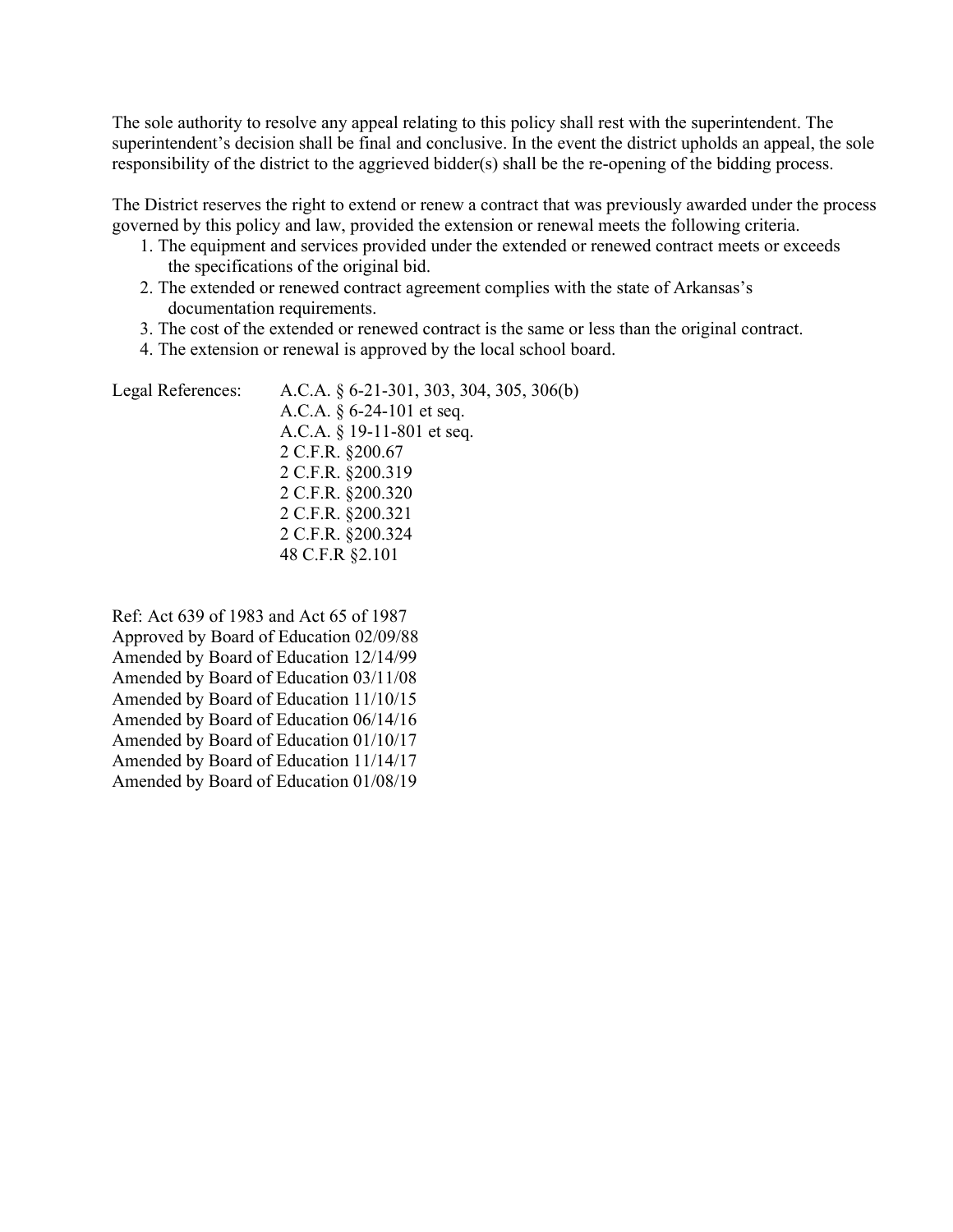### **7.6 -- COLLECTION AND DEPOSIT OF FUNDS**

The following procedure must be followed when money is collected on behalf of the Van Buren School District:

1. A three-copy receipt shall be written for funds collected, and the original receipt must be given immediately to the person submitting cash payment. One copy of the receipt must be sent to the Van Buren School District Business Office (in step 3 below), and the other copy of the receipt should be kept at the individual school or building for its records.

2. All cash and checks which are collected must be immediately turned in to the school office and must be deposited in the Van Buren School District's checking account on a daily basis. Checks and cash, except for small amounts of petty cash, are not to be kept in school buildings overnight.

3. A copy of the deposit slip and all accompanying duplicate receipts must be sent promptly to the Van Buren School District Business Office in order that they may be posted to the proper account.

4. Any expenditures or refunds of money which have been collected must be made through checks written by the Van Buren School District and must comply with the purchasing policies established by the District.

No employee of the Van Buren School District may be authorized to collect or to expend any monies on behalf of a Booster Club, PTA, or other support organization without written approval of the district superintendent.

Approved by Board of Education 03/08/05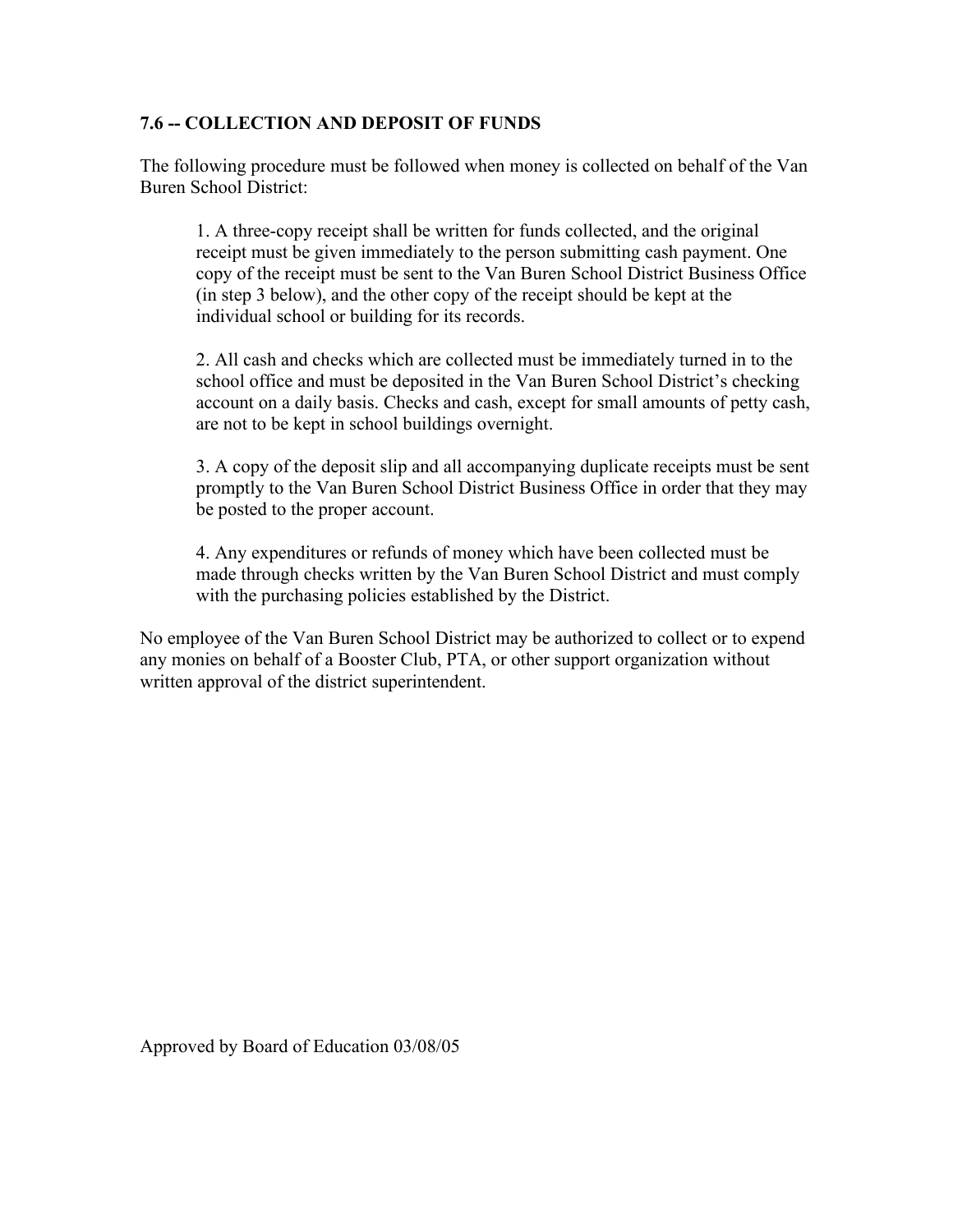# **7.6.1—ACTIVITY ACCOUNTS**

The District shall maintain an account of activity funds. The funds for the account are those revenues derived from the sale of tickets to athletic contests or other school sponsored activities; the sale of food other than that sold in the cafeteria; the sale of soft drinks, school supplies, and books; and fees charged by clubs and organizations.

Activity funds are considered "school funds" and as such may only be spent for school related purposes.

The Superintendent or Business Manager shall be the custodian of all activity funds and shall be responsible and accountable for the funds.

Legal Reference: A.C.A. § 6-13-701(g)

Approved by Board of Education 11/14/17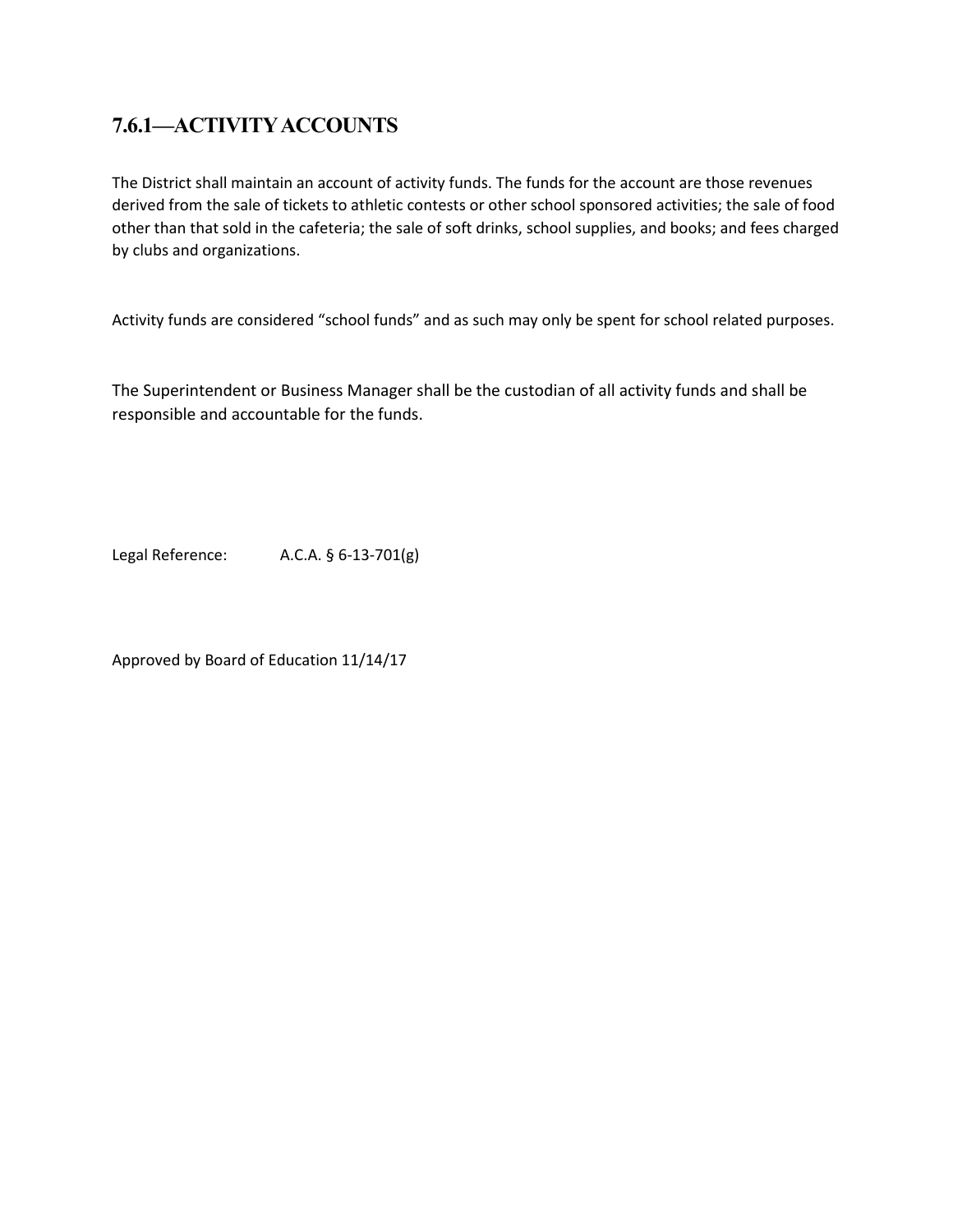#### **7.7.1 STUDENT AWARDS-NET ATHLETIC EVENT GATE RECEIPTS**

The district may use net athletic event gate receipts to purchase letter jackets, sweaters, blankets, plaques, or similar items as awards for student participation in school-sponsored activities.

The School district shall not expend more than the average of one hundred dollars (\$100) per student per activity unless the school district has private funds that may be used for that purpose.

"Net athletic event gate receipts" means the amount remaining from fees, including charges for reserved seating, collected for admission to a school district athletic event less any expenses, including any rental fee or any leasing cost for a facility used for the athletic event, paid by the school district from those gate receipts. The athletic gate receipts are accounted for in a separate activity fund.

"Net athletic gate receipts" does not mean any portion of admission fees charged by a school district for an athletic event held at the school district or at a facility leased or rented by the school district that is remitted or passed through to another entity outside the school district.

Legal Reference: A.C.A. §6-20-417

Approved by Board of Education 04/11/17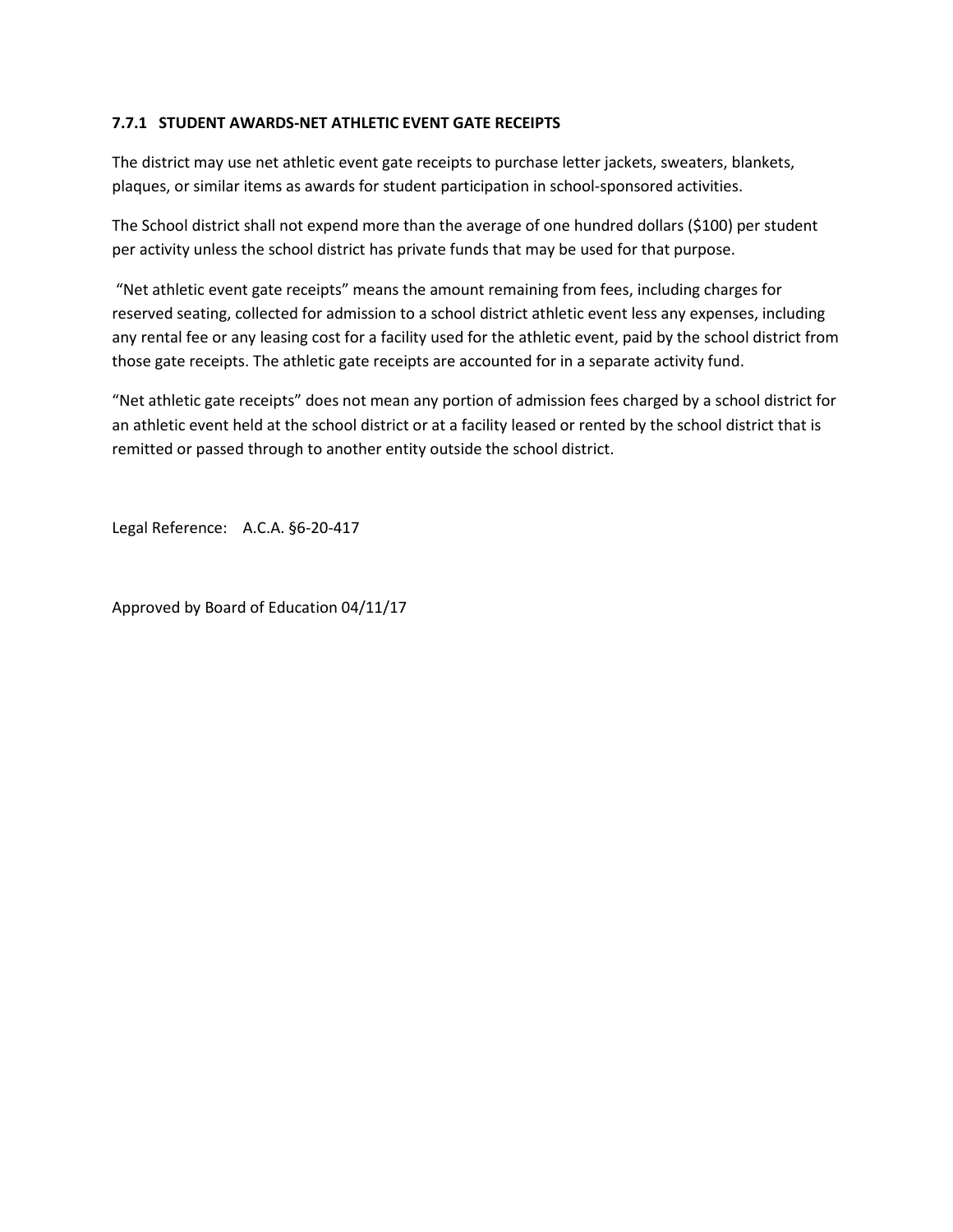# **7.8—PERSONAL PROPERTY**

To avoid confusion and the potential for misunderstandings, District staff who bring personal property to school to use in the performance of their jobs should label the items with their names. Any such items should be removed from the school at the close of school each year. The District assumes no responsibility for damage to, or the loss of, personal property brought to District facilities by District staff.

Approved by Board of Education 11/14/17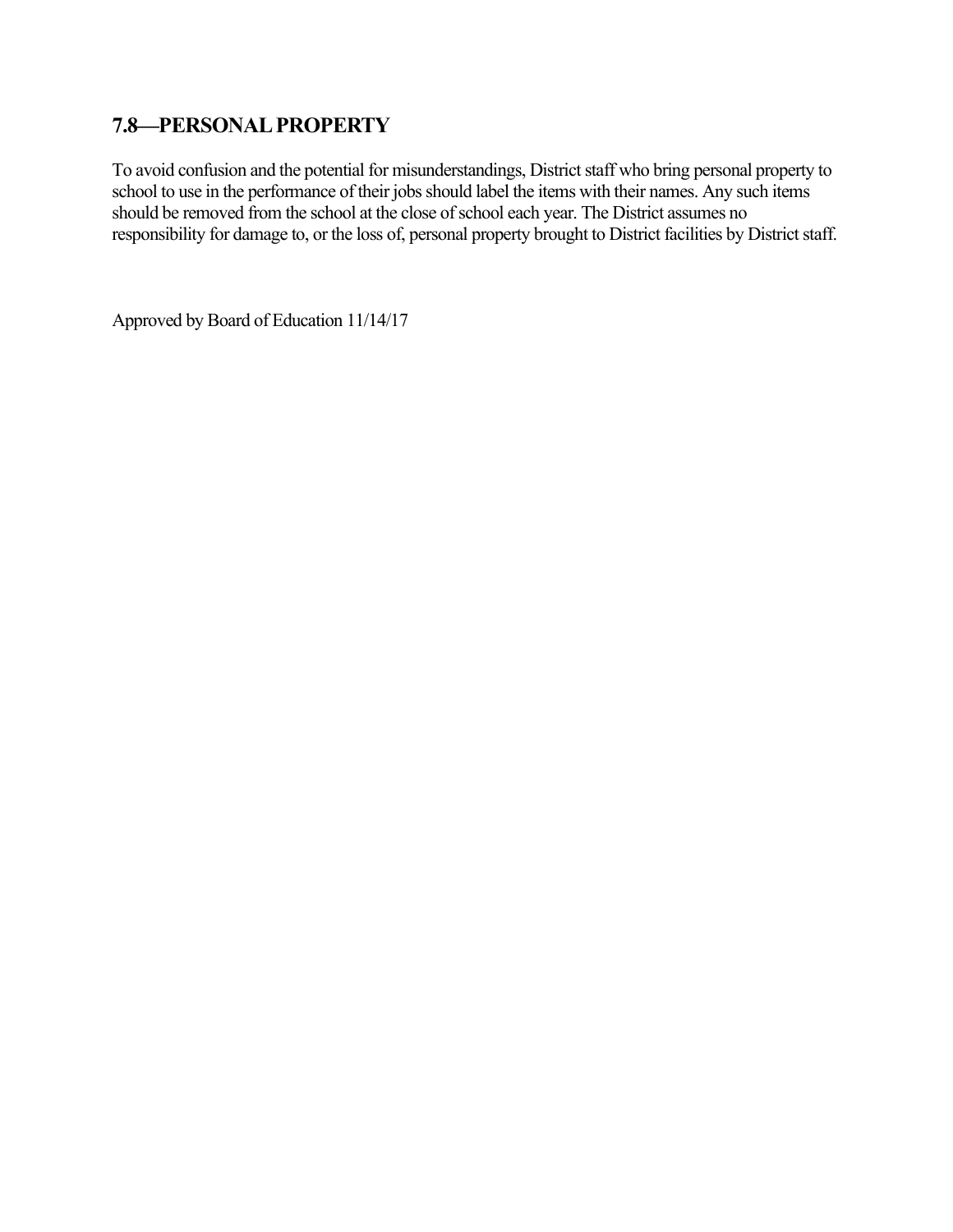# **7.9—PROPERTY INSURANCE**

The Superintendent shall be responsible, with approval of the Board, for maintaining adequate insurance coverage for all District properties. At a minimum, the District will purchase insurance coverage sufficient to meet the requirements by the Arkansas Commission for Public School Academic Facilities and Transportation.

Legal References: A.C.A. § 6-21-114(d) Arkansas Commission for Public School Academic Facilities and Transportation Rules Governing Property Insurance Requirements

Approved by Board of Education 11/14/17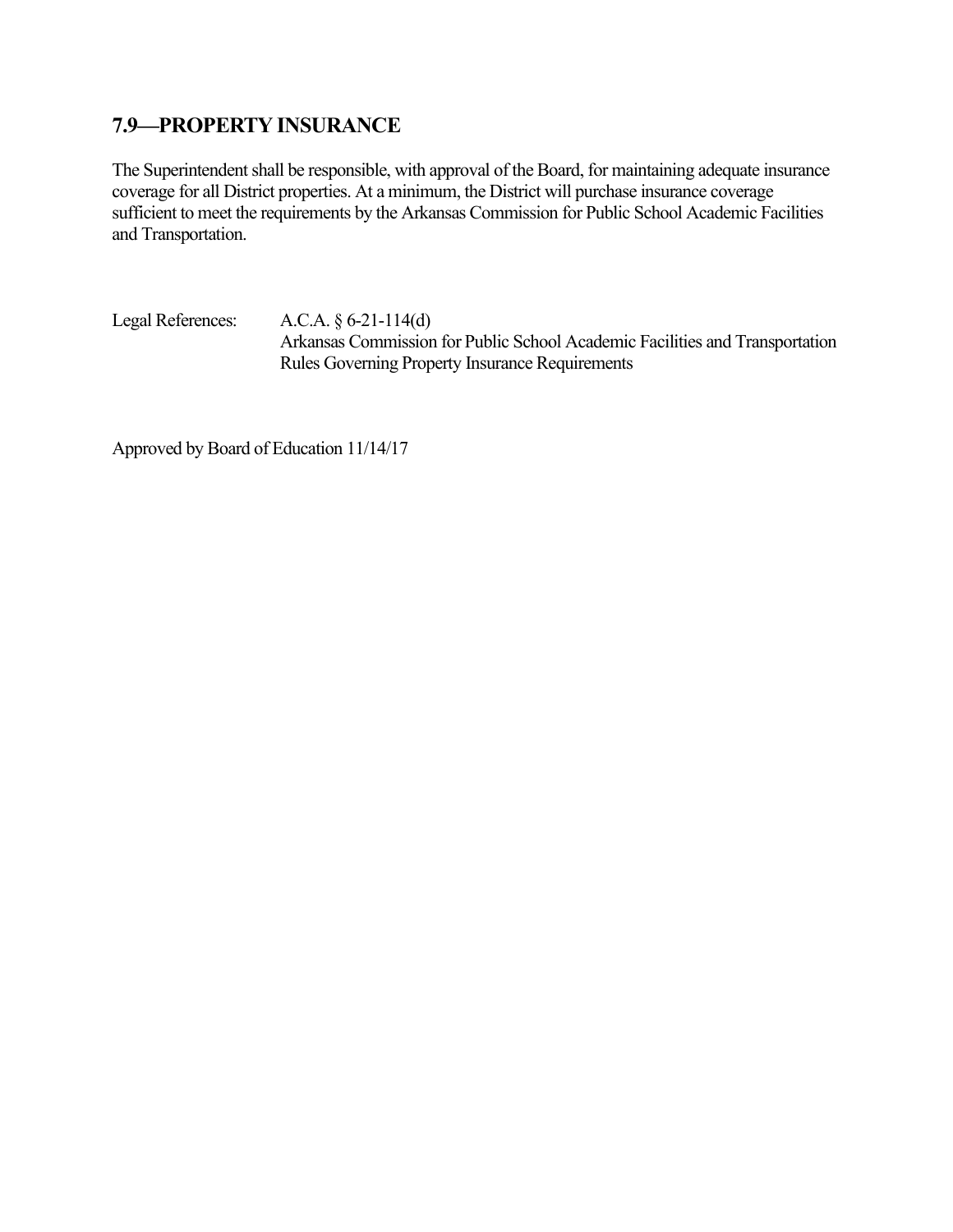### **7.10 -- PURCHASING AUTHORITY**

The authority to purchase supplies, equipment, and services is given to the Superintendent and the Business Manager who shall have final responsibility for all purchases. Principals and Supervisors are also given responsibility to make purchases within the limits of approved school budgets and under the direction of the Business Manager and in accordance with district policy.

Through the budgeting process, certain monies are allocated for expenditure. Principals and/or Supervisors responsible for allocated funds are expected to maintain budget limits. Should funds be depleted from any specific budget category, prior approval for additional expenditures must be obtained in writing from the Superintendent.

Contracts or agreements which obligate the school or district must be signed by the Superintendent or his designee.

Principals and/or Supervisors are expected to follow all policies and procedures of the District concerning purchasing. They are to submit on approved district forms (i.e., Requisitions or Purchase Orders) requests for all purchases, with their signature of approval, to the Business Manager (or his designee) for final approval. District monies may not be disbursed unless this procedure is followed.

Non-budgeted District accounts such as Activity accounts or similar accounts or funds must adhere to the same policies and procedures as budgeted accounts.

Approved by Board of Education 03/08/05 Amended by Board of Education 02/07/12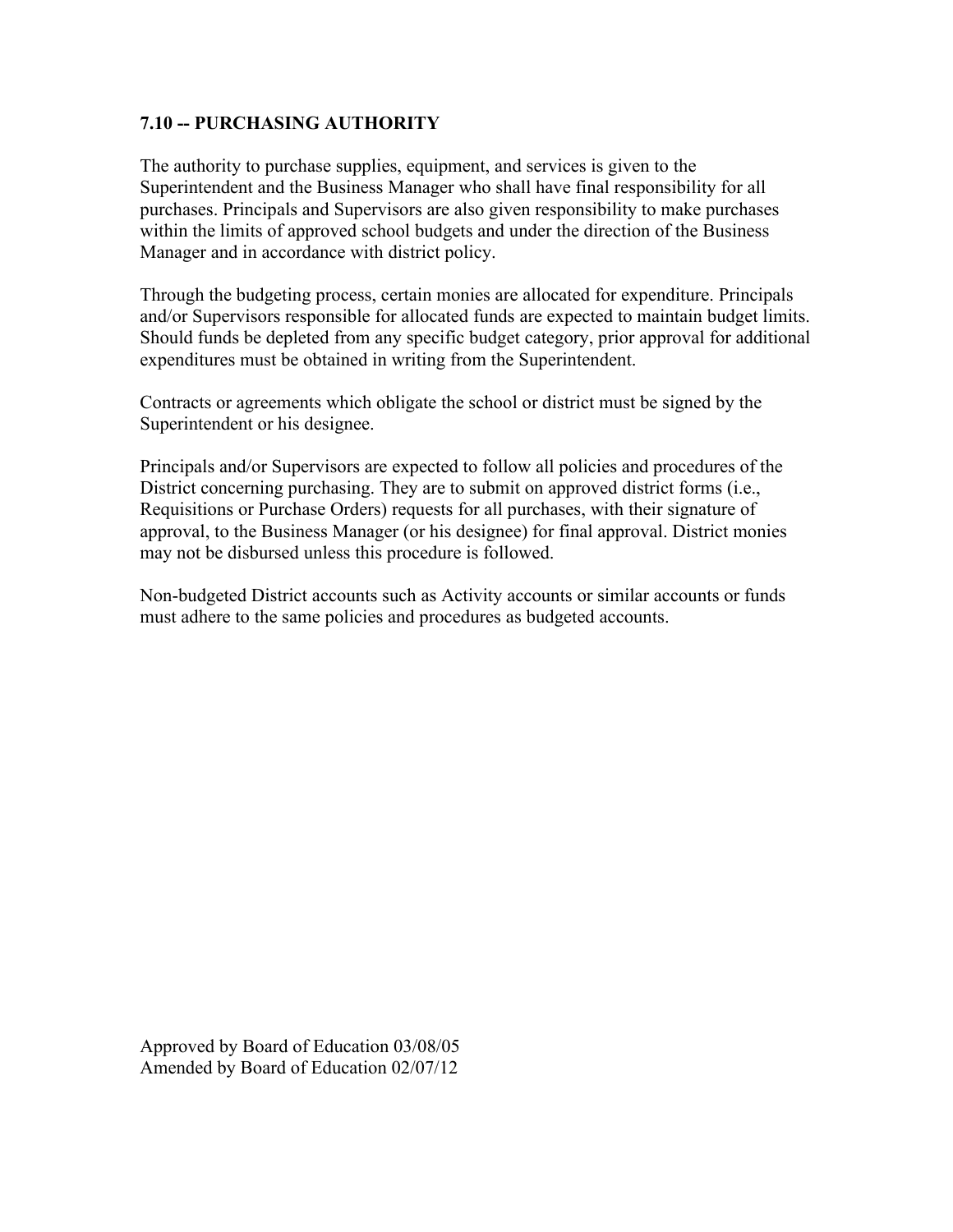# 7.11—Electronic Fund Transfers

District funds shall only be disbursed by the district treasurer upon the receipt of checks or warrants signed by the District Board of Directors' Disbursing Officer and the Superintendent or through the electronic transfer of funds. Any electronic transfer of funds must be initiated by the District and authorized in writing by both the Disbursing Officer of the school district Board of Directors and the Superintendent.

For the purposes of this policy, "initiated by the District" means the District controls both the timing and the amount of the funds transfer.

The district treasurer shall maintain evidence of authority for the disbursement in the form of invoices, payrolls that conform with written contract on file in his/her office, or other appropriate documentation indicating an authority to disburse District funds.

"Other appropriate documentation" includes one-time, signed authorization for recurring transactions. The Board of Directors' Disbursing Officer must pre-authorize the electronic transfer of funds for non-recurring transactions which can be accomplished by a signed authorization or an email authorizing such a disbursement of funds.

Adopted by Board of Education 12/08/15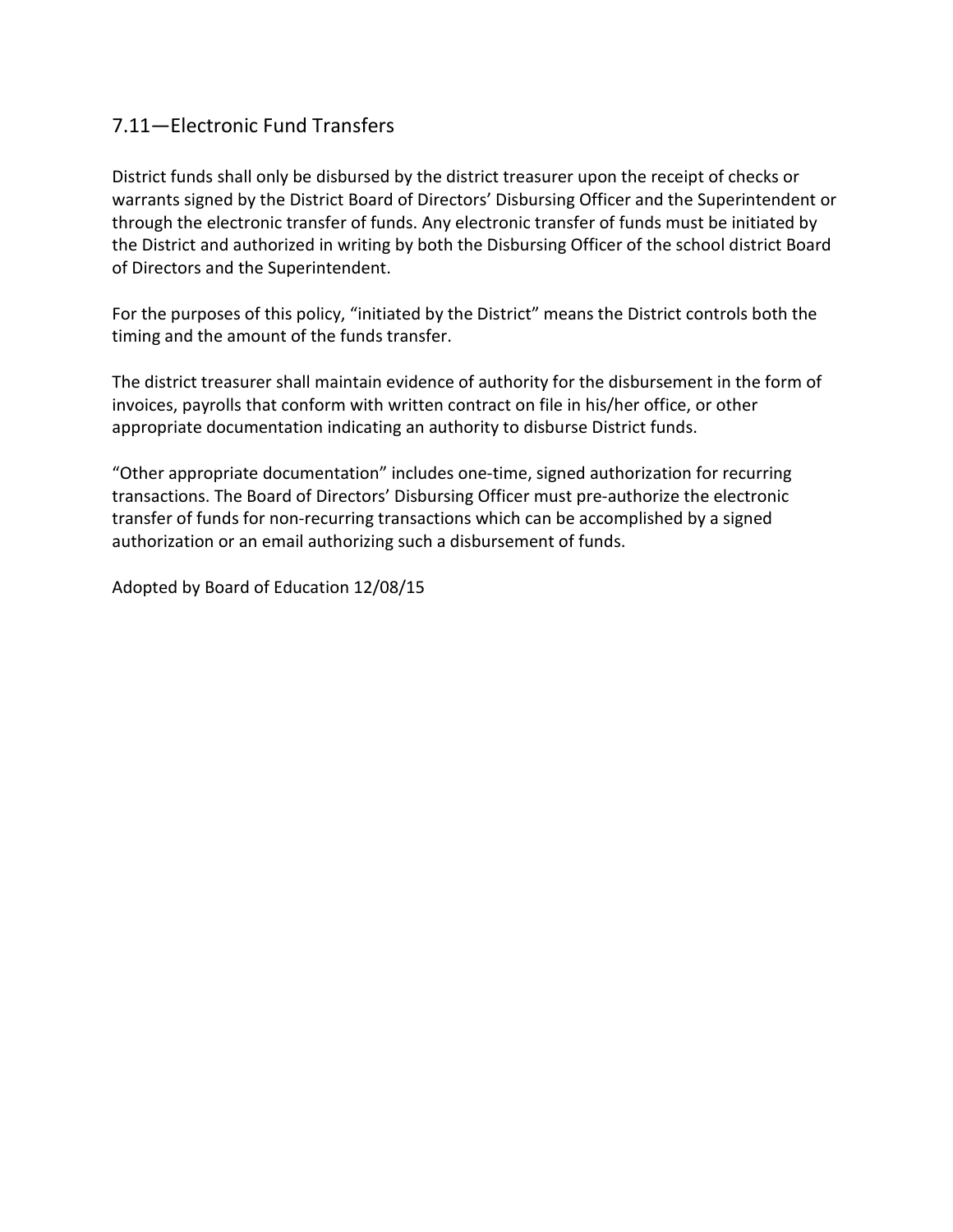# Van Buren School District 42 Authorization of Electronic Transfer of Funds

The Van Buren School District Board met on December 8, 2015 and voted to approve the use of Electronic Transfer of Funds (EFT) as a way to disburse funds of the school district.

Section 4 of Act 989 of 2011 revised ACA 6-13-701 (e)(1), concerning the powers and duties of school district treasurers. The Act clarified that school district disbursements may be made by the electronic transfer of funds if the electronic transfer is: a) initiated by the school district; and b) authorized in writing by both the disbursing officer of the board of directors and the superintendent of the school district.

The Van Buren School District disbursing officer and the superintendent of the school district gives authorization to the school district treasurer to utilize the electronic transfer of funds for disbursements of the district that are fully documented with appropriate invoices, written contracts or other documentation that indicates an authority for disbursement.

This authorization is for the normal, recurring purchases by the school district that occur during the school year for materials and supplies, equipment, purchased services, utility bills, preapproved credit card charges, payroll deductions and any other items purchased by the district during the normal course of business for a school year. Individually signed authorizations are still required for transactions that do not occur on a regular basis.

This authorization is based on the premise that the district will initiate the EFT's and will control the timing and the amount of the funds transfer.

\_\_\_\_\_\_\_\_\_\_\_\_\_\_\_\_\_\_\_\_\_\_\_\_\_\_\_\_\_\_\_\_\_\_\_\_\_\_ \_\_\_\_\_\_\_\_\_\_\_\_\_\_\_\_\_\_\_\_\_\_\_\_\_\_\_\_\_\_\_\_\_\_\_

\_\_\_\_\_\_\_\_\_\_\_\_\_\_\_\_\_\_\_\_\_\_\_\_\_\_\_\_\_\_\_\_\_\_\_\_\_\_ \_\_\_\_\_\_\_\_\_\_\_\_\_\_\_\_\_\_\_\_\_\_\_\_\_\_\_\_\_\_\_\_\_\_\_

Disbursing Officer **Superintendent** Superintendent

Date **Date** Date **Date** Date **Date**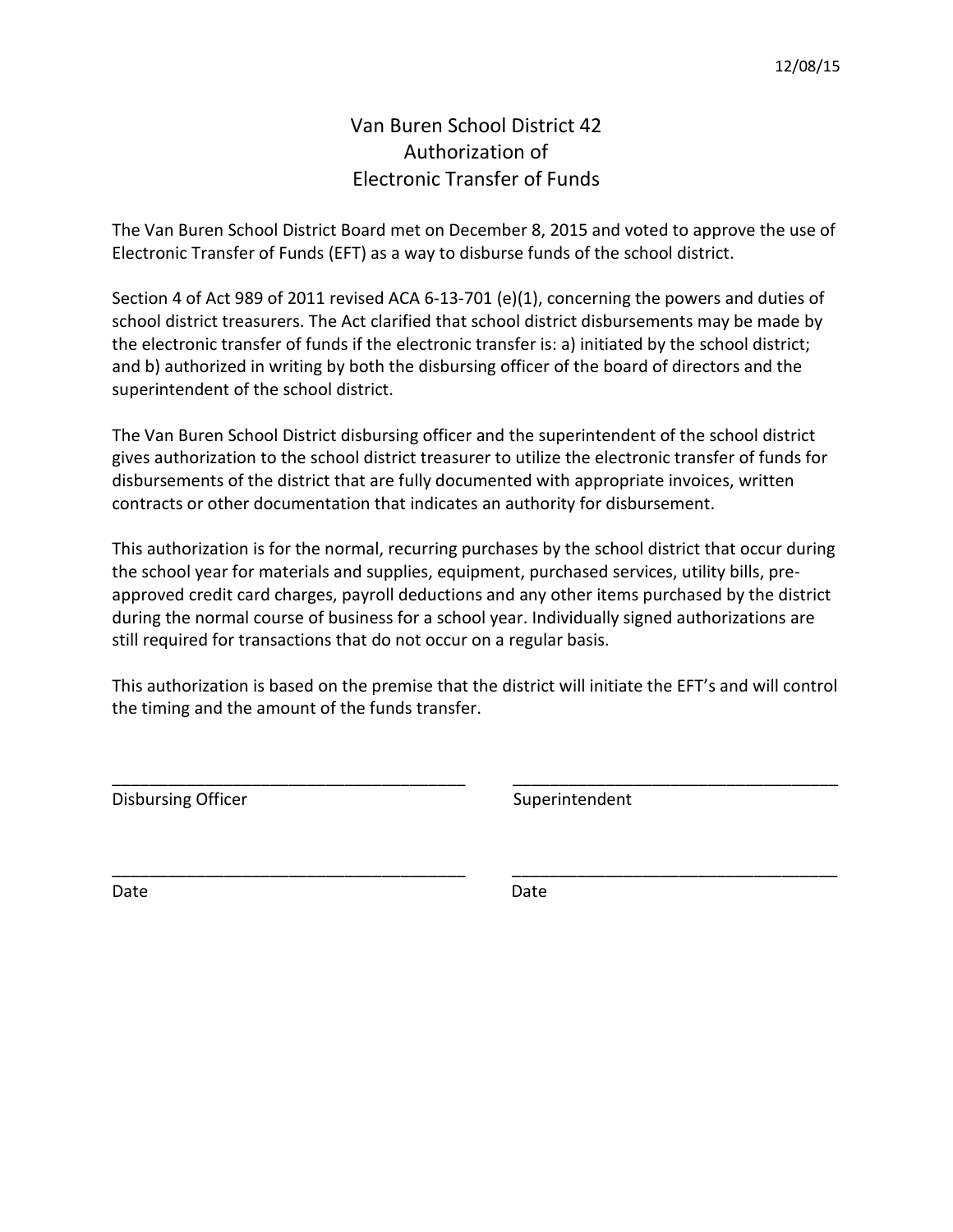# **7.12.1 -- CERTIFIED PERSONNEL REIMBURSEMENT FOR PURCHASE OF SUPPLIES**

This policy deals with ACT 1687 of 2005.

Pre-kindergarten through sixth grade teachers shall be allotted the greater of twenty dollars (\$20) per student enrolled in the teacher's class for more than fifty percent (50%) of the school day or five hundred dollars (\$500) for the teacher to apply toward the purchase of related commodities for use by that teacher in his or her classroom or for class activities. The amount shall be credited to an account from which the teacher shall be reimbursed for his/her covered purchases to the extent funds are available in the account.

Qualified teachers may purchase supplies and supplementary materials from the district at the district's cost to take advantage of the school's bulk buying power. To do so, teachers shall complete and have approved by September 1 a requisition for supplies which will then be purchased on their behalf by the school and subtracted from their total supply and material allocation. Teachers may also purchase materials and supplies using their own funds and apply for reimbursement by submitting itemized receipts. Receipts totaling less than \$ 50 will be held until total receipts are equal to or greater than \$ 50. Supplies and materials purchased with school funds, or supplies for which the teacher is reimbursed with school funds, are considered to be school property.

All financial transactions and accompanying reimbursements under this policy shall be completed by April 1 of each school year.

Requisitions and/or reimbursement requests under this policy will be accepted after July 1 of each school year.

Unused allotments shall not be carried over from one fiscal year to the next.

Legal Reference: A.C.A. § 6-21-303(b)(1)

Approved by Board of Education 08/23/05 Amended by Board of Education 04/10/12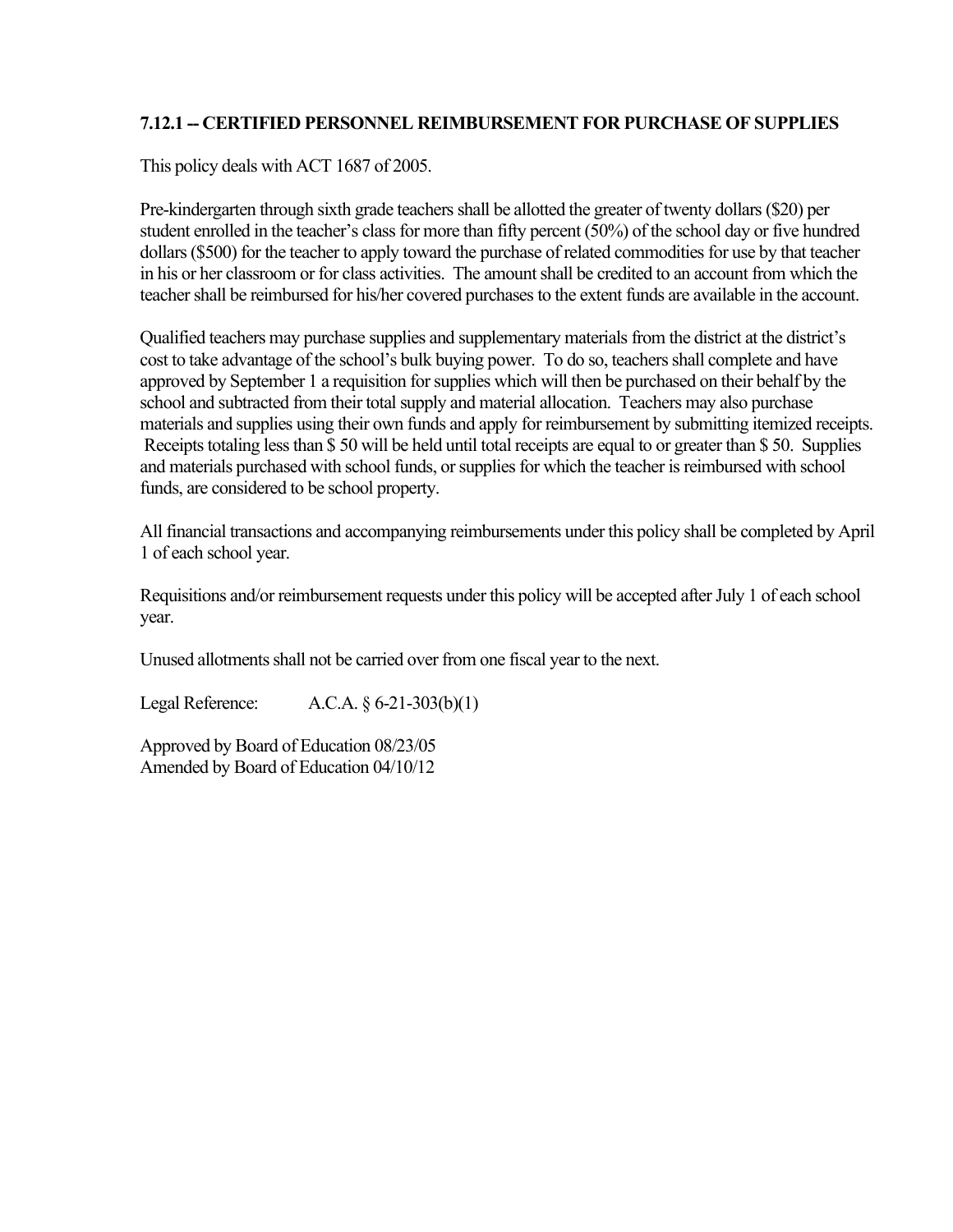### **7.12F2 – Budget Transfer Request Form**

If it is determined that a budget transfer is necessary, the principal (or designee) will complete this Budget Transfer Request Form and submit it to the district finance office. The form must be submitted with appropriate justification and signature of the principal. All Budget Transfer Request Forms will be kept at the district administration office by location with the original budget for the school.

Please complete the Budget Transfer Request Form and submit it to the appropriate district administrator.

| School Year:          | Date:   |        |  |                       |         |        |
|-----------------------|---------|--------|--|-----------------------|---------|--------|
|                       |         |        |  |                       |         |        |
| <b>Budget Unit To</b> | Account | Amount |  | <b>Budget Unit To</b> | Account | Amount |
| Decrease              |         |        |  | Increase              |         |        |
|                       |         |        |  |                       |         |        |
|                       |         |        |  |                       |         |        |
|                       |         |        |  |                       |         |        |
|                       |         |        |  |                       |         |        |
|                       |         |        |  |                       |         |        |
|                       |         |        |  |                       |         |        |
|                       |         |        |  |                       |         |        |
|                       |         |        |  |                       |         |        |
|                       |         |        |  |                       |         |        |
|                       |         |        |  |                       |         |        |
|                       |         |        |  |                       |         |        |
|                       |         |        |  |                       |         |        |
|                       |         |        |  |                       |         |        |
|                       |         |        |  |                       |         |        |
|                       |         |        |  |                       |         |        |
|                       |         |        |  |                       |         |        |
|                       |         |        |  |                       |         |        |
|                       |         |        |  |                       |         |        |

Justification for the Transfer of Funds:

Supervisor Approval: Date:

Administrative Approval: Date:

Posted By: The contract of the contract of the contract of the contract of the contract of the contract of the contract of the contract of the contract of the contract of the contract of the contract of the contract of the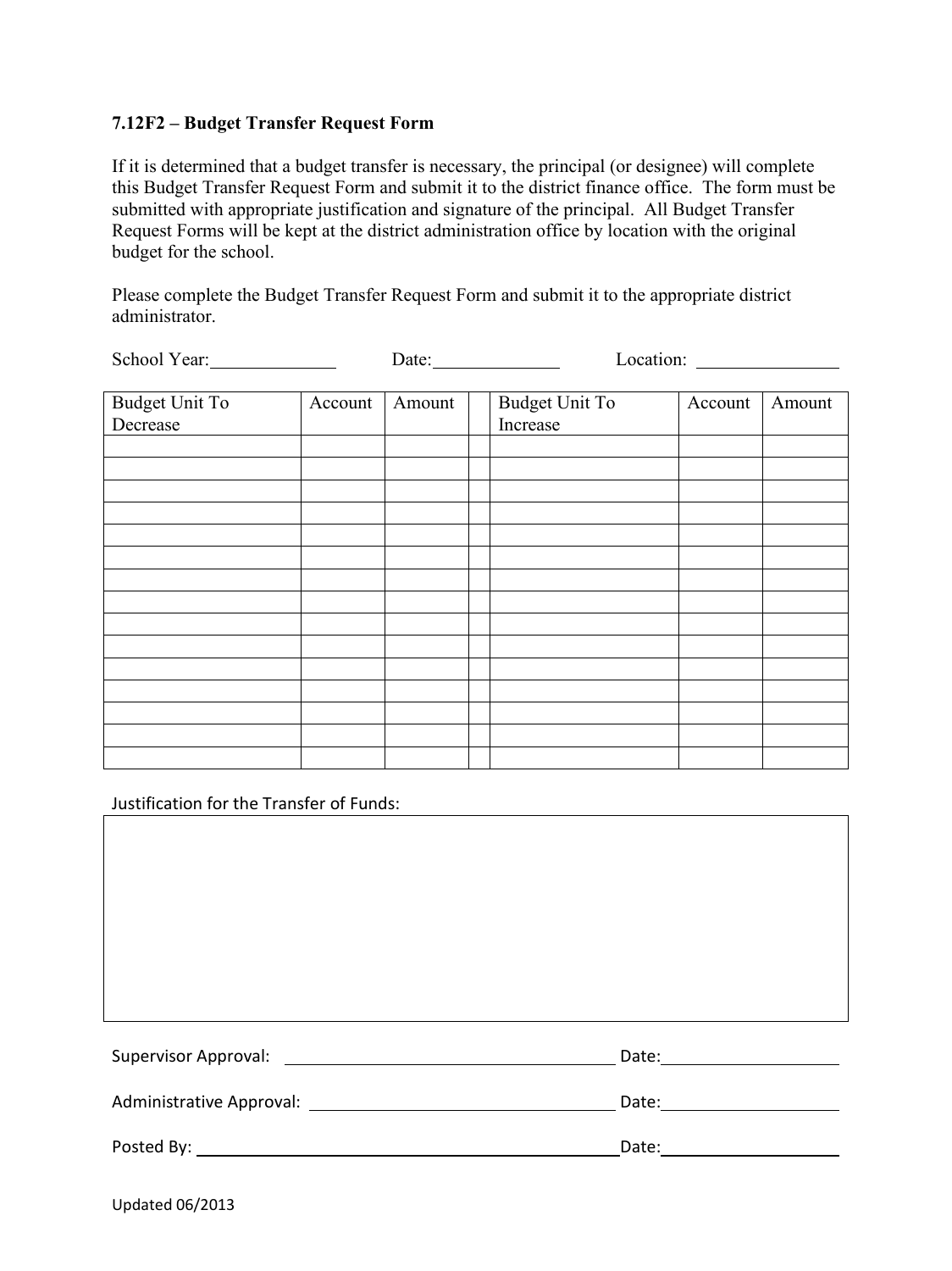# **7.12 – REQUISITION AND PURCHASE ORDER SYSTEM**

The following process will be used to access school funds.

- 1. School site principal (or designee) enters a request in Finance Plus. If there are funds in that particular budget, a requisition will be generated. (If there are no funds in that particular budget, see Budget Transfer Request Form.)
- 2. The principal is the first level of approval of the requisition process. If the requisition is approved by the principal, he/she must sign the requisition indicating approval and send the requisition to the appropriate district administrative office at least seven days prior to date required (elementary, secondary, federal, athletics, curriculum, etc).
- 3. If the expenditure is not approved, the requisition will be sent back to the principal with appropriate feedback. If the expenditure is approved by the district administrator, the requisition will be sent to the superintendent (or designee).
- 4. For final approval, the requisition will be sent to the finance office for confirmation of a correct budget unit and a purchase order will be created.
- 5. The purchase order is a four-part form to be used as follows:
	- a. White Copy send to the vendor upon purchase. (Employees may purchase ONLY after receiving hard copies of the purchase order.)
	- b. Goldenrod Copy send to the school and returned to the finance office when items have been received as an evidence of receipt.
	- c. Blue Copy send to the school to keep on file.
	- d. Yellow  $Copy is kept with the regulation.$
- 6. All invoices are to be mailed to the administration office. The school will send the goldenrod copy of the purchase order with proof of receipt to the finance office. The invoice and the goldenrod copy will be compared to determine partial or final payment.
- 7. The finance office will then enter the invoice and produce payment by check. Checks are processed daily.
- 8. After checks are produced, a copy of the check will be filed in numerical order with the invoice, the goldenrod copy, and the yellow copy of the purchase order.
- 9. All reimbursements (including travel) will be paid from purchase orders. Open purchase orders will be closed at the end of the fiscal year or a date designated by the superintendent.

Amended by Board of Education 11/14/17 Amended by Board of Education 08/14/18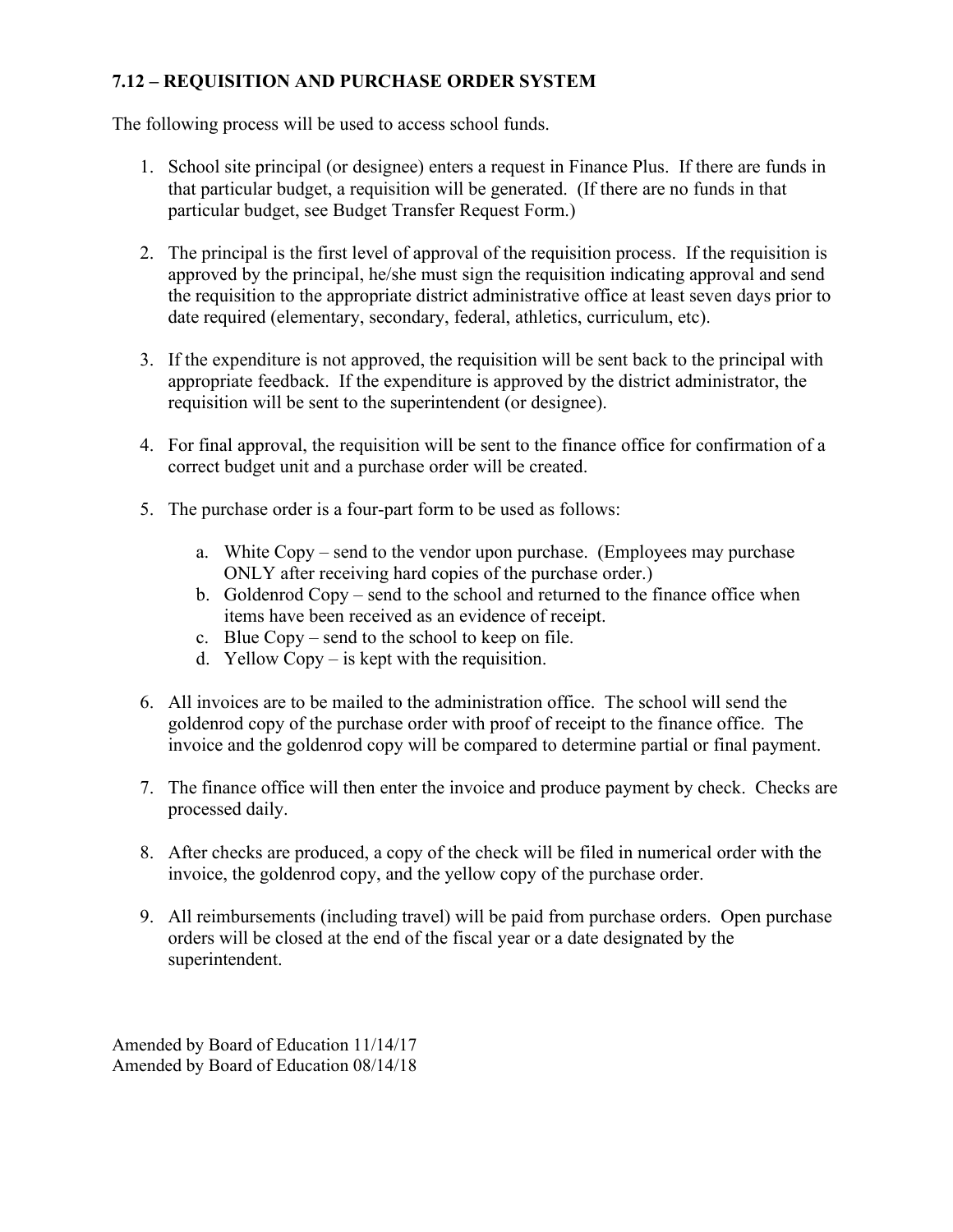# **7.13F2 – INVENTORY FIXED ASSETS STATEMENT OF ASSURANCE**

**Inventory Management**

# **Statement of Assurance**

School: \_\_\_\_\_\_\_\_\_\_\_\_\_\_\_\_\_\_\_\_\_\_\_\_\_\_ Date: \_\_\_\_\_\_\_\_\_\_\_\_\_\_\_\_\_

As school principal or department supervisor, I do hereby certify by my signature below and by this written Statement of Assurance that the inventory of fixed assets for this school/department has been confirmed and updated as of the above date and that to the best of my knowledge all items on this inventory are accounted for and all the appropriate documentation associated with this inventory is in order.

Name Title

\_\_\_\_\_\_\_\_\_\_\_\_\_\_\_\_\_\_\_\_\_\_\_\_\_\_\_\_ \_\_\_\_\_\_\_\_\_\_\_\_\_\_\_\_\_\_\_\_\_\_\_\_\_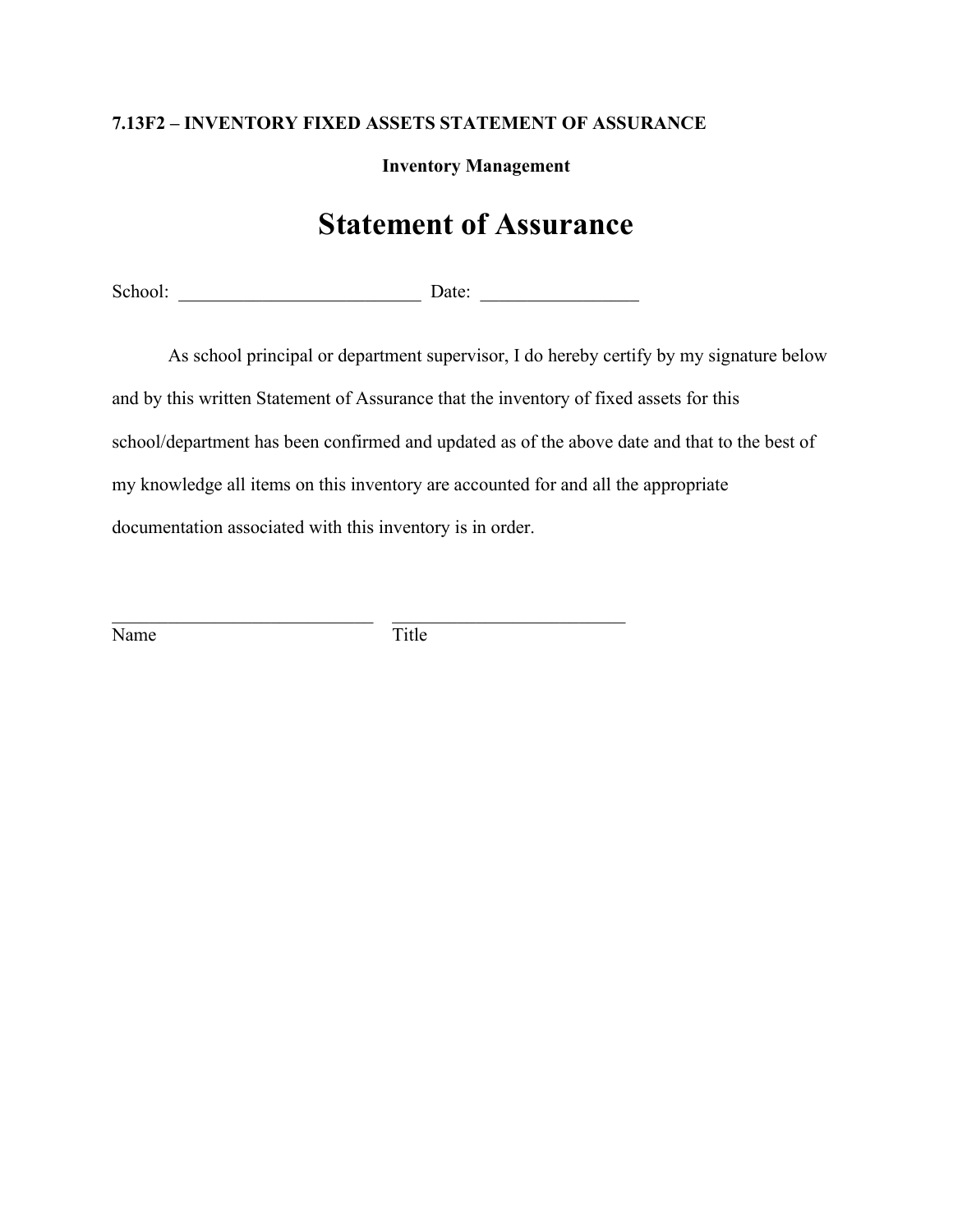# **7.13—MANAGEMENT AND DISPOSAL OF DISTRICT PROPERTY**

#### **Definitions**

For the purposes of this policy, the following definitions apply:

"Commodities" are all supplies, goods, material, computers, software, machinery and other equipment purchased on behalf of the district having a useful life of more than one (1) year and an acquisition cost of one thousand dollars (\$1,000) or more per unit.

"Fair market value" means the amount a reasonable buyer would be willing to pay for a particular piece of property based on an objective set of criteria, which may include, but are not limited to: any improvements or damage to the property; the demand for similar property; the selling price for the property by the producer of the property or re-sale outlets; and the value of the property as determined by an independent appraiser.

"Real property" is land and whatever is erected or affixed to land, such as structures or buildings.

"Surplus commodities" are those commodities that are no longer needed, obsolete, irreparable, or worn out.

"Surplus real property" is real property that is not presently needed or foreseen to be needed by the District, and that has been authorized for sale as surplus real property by vote of the School Board. Surplus real property may include unused or underutilized facilities.

"Trash" are those items that would otherwise belong to another category of goods or property defined in this policy, but which, due to the property's age or an act of God, have less value than it would cost to repair the item. Examples could include, but are not limited to, fire damage, vehicle accidents, extreme age, and/or decline in value of the item.

"Unused or underutilized facility" means a school facility or other real property that:

- As a whole or in a significant portion, is not being used for a public educational, academic, extracurricular, or administrative purpose and the nonuse or underutilization threatens the integrity or purpose of the school facility or other real property as a public education facility; and
- Is not subject to either a lease to a third party for fair market value or an executed offer to purchase by a third party for fair market value as of July 30, 2017.

#### **General Policy**

The District's purchases of commodities shall be in accordance with Policy 7.5—PURCHASES AND PROCUREMENT and, to the extent applicable, the procurement requirements of any granting source of funding used to purchase the commodity. The Superintendent shall develop procedures governing the use, management, and dispersal of commodities. At a minimum, the procedures will cover the following topics:

- o labeling all commodities;
- o establishing adequate controls to account for their location, custody, and security;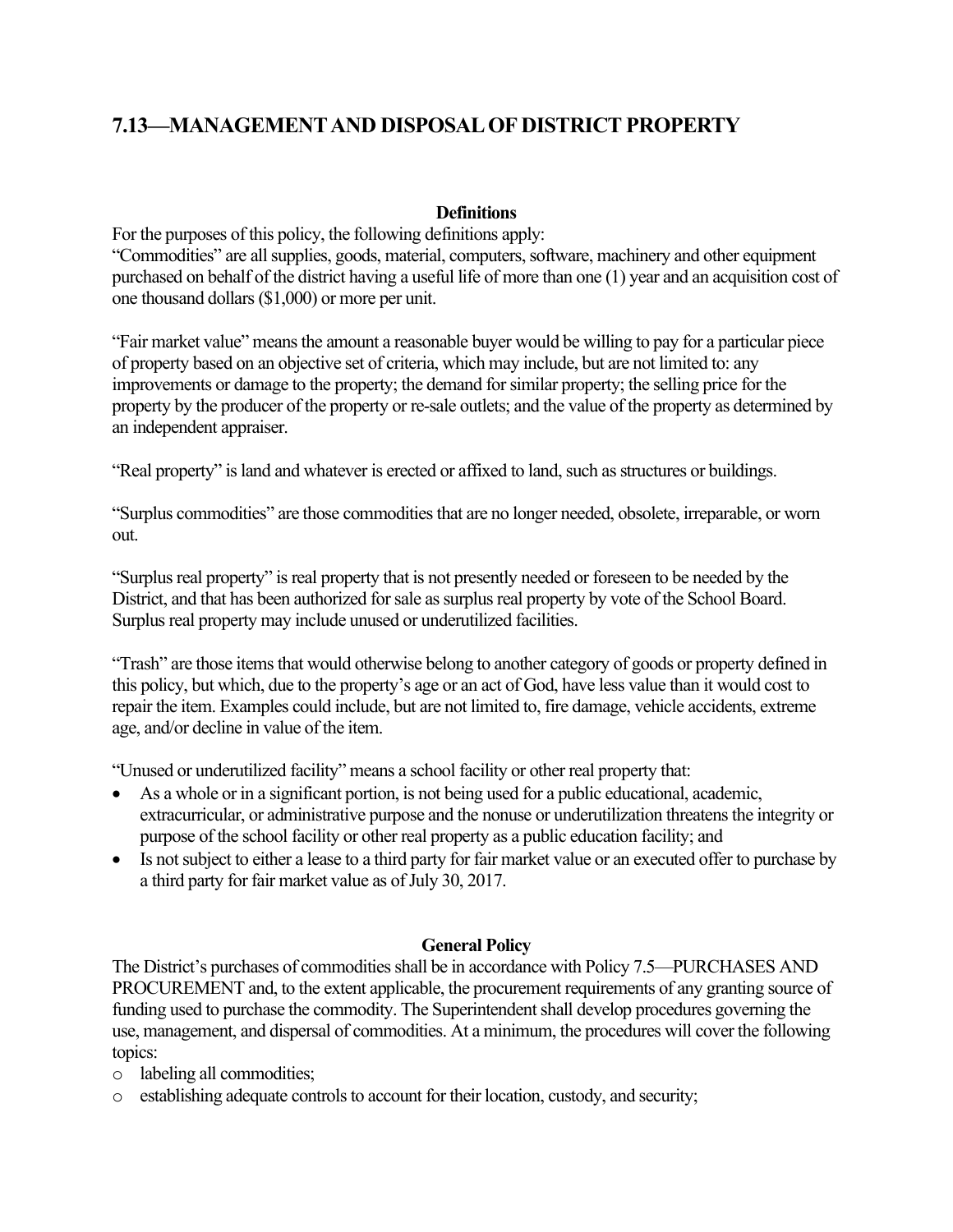- o annually auditing the inventory of commodities and updating a listing of such commodities to reconcile the audit with the district's inventory records. The audit will be documented and account for any transfer and/or disposal of a commodity.
- o Disposing of surplus commodities and surplus real property, whether purchased in whole or in part with federal grant funds or with local funds.

The disposal of school property must be for the benefit of the school district and consistent with good business principles.

### **Disposal of Surplus Commodities**

The Board of Directors recognizes that commodities sometimes become of no use to the District and thus meet this policy's definition of surplus commodities.

The Superintendent or designee(s) will determine the objective fair market value (FMV) of surplus commodities. The District will strive to dispose of surplus commodities at or near their FMV.

The Superintendent may declare surplus any commodity with an FMV of less than one thousand dollars (\$1,000). Surplus commodities with an FMV of less than one thousand dollars (\$1,000) will be periodically sold by the most efficient, cost effective means that is likely to result in sales at or near FMV.

The Superintendent may submit a list of surplus commodities deemed to have a FMV of ten thousand dollars (\$10,000) or greater for each item to the Board of Directors for authorization to sell such surplus commodities. Once the Board of Directors has authorized the sale of such surplus commodities, the Superintendent or designee(s) may sell that surplus commodity as the need arises. Items with a FMV of one thousand dollars (\$1,000) or greater will be sold by the most efficient, cost effective means that is likely to result in sales at or near FMV. If the Superintendent chooses to dispose of the surplus items by bid, the Superintendent or designee may set a minimum or reserve price on any item, and may reject all bids. The Superintendent or designee is authorized to accept the high bid provided the high bid is at or near FMV without further Board action unless the high bid comes under the jurisdiction of Arkansas ethics legislation, in which case the provisions of A.C.A. §§ 6-24-101–107 would apply.

If attempts at public sales fail to produce any interested buyers or bidders, such remaining unsold commodities may then, at the discretion of the Superintendent, be disposed of as scrap or junk or be donated to appropriate charitable or education related entities. Computer or technology equipment will be cleansed of data prior to disposal.

#### **Disposal of Surplus Real Property**

The Board of Directors recognizes that real property it owns sometimes becomes no longer of use to the District and thus meets this policy's definition of surplus real property.

By February 1 of each year, the District shall submit a report to the Division of Public School Academic Facilities and Transportation (Division) that identifies all unused or underutilized school facilities in the District and the unused or underutilized school facilities, if any, that are designated in the District's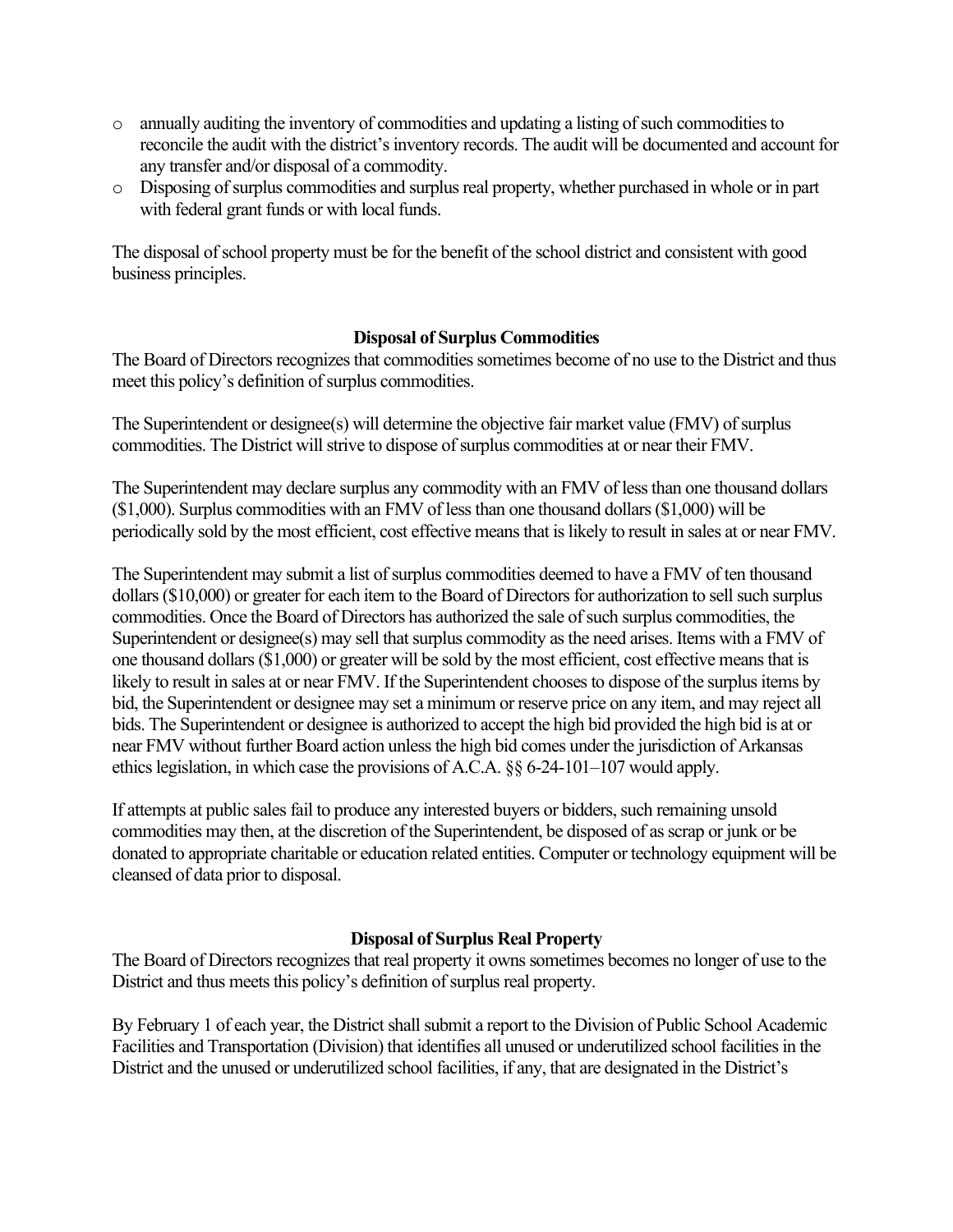facilities master plan to be re-used, renovated, or demolished as part of a specific committed project or planned new construction project.

If the Division classifies a District facility or District real property as being unused or underutilized, the District may appeal the Divisions determination to the Commission for Public School Academic Facilities and Transportation (Commission).

The District shall make unused or underutilized public school facilities available for lease for no more than FMV to any open-enrollment public charter school (charter) located within the District's geographic boundaries that makes a request under the charter's statutory right of access unless the District makes an affirmative showing by a preponderance of the evidence to the Commission that:

- 1. The school facility, or the property to which the school facility is attached, will be needed by the District to accommodate future growth of the District; or
- 2. Use of the school facility or other real property by a charter would have a materially negative impact on the overall educational environment of an educational campus located within five hundred feet (500') of the school facility or other real property sought to be leased by the charter.

The terms of a lease executed between the District and a charter shall provide that the lease shall be cancelled and be of no effect if the charter:

- a. Fails to use the facility or other real property for direct student instruction or administrative purposes within two  $(2)$  years of the effective date of the lease;
- b. Closes, has its charter revoked, or has its charter application denied by the charter authorizer; or
- c. Initially uses the facility or other real property, but then leaves the facility or other real property unused for more than one hundred eighty (180) days.

If requested or agreed to by the charter, The District may sell the unused or underutilized facility or other real property to the charter for FMV.

If the District decides to sell, lease, or otherwise transfer ownership of a District facility, a charter located within the District's geographic boundaries shall have a right of first refusal to purchase or lease the facility for FMV. The charter's right of first refusal shall continue for two (2) years after the date the District last used the school facility or other real property as an academic facility.

If the District decides to sell or lease a District facility or other real property that has been identified by the Division as an unused or underutilized school facility to a third party that is not a charter, then the District may not sell or lease the facility until the later of:

- $\blacksquare$  Two (2) years after the date the facility or other real property is identified by the division as an unused or underutilized public school facility, so long as no charter has claimed a right of access or a right of first refusal; or
- Three  $(3)$  years from the date the District facility or other real property has been identified by the division as an unused or underutilized public school facility if the District designated the facility or other real property to be reused, renovated, or demolished as part of a specific committed project or planned new construction project in the District's facilities master plan.

The District may petition the division for a waiver of the time restrictions for the sale or lease of a District's unused or underutilized facility. The petition shall include a statement that the District believes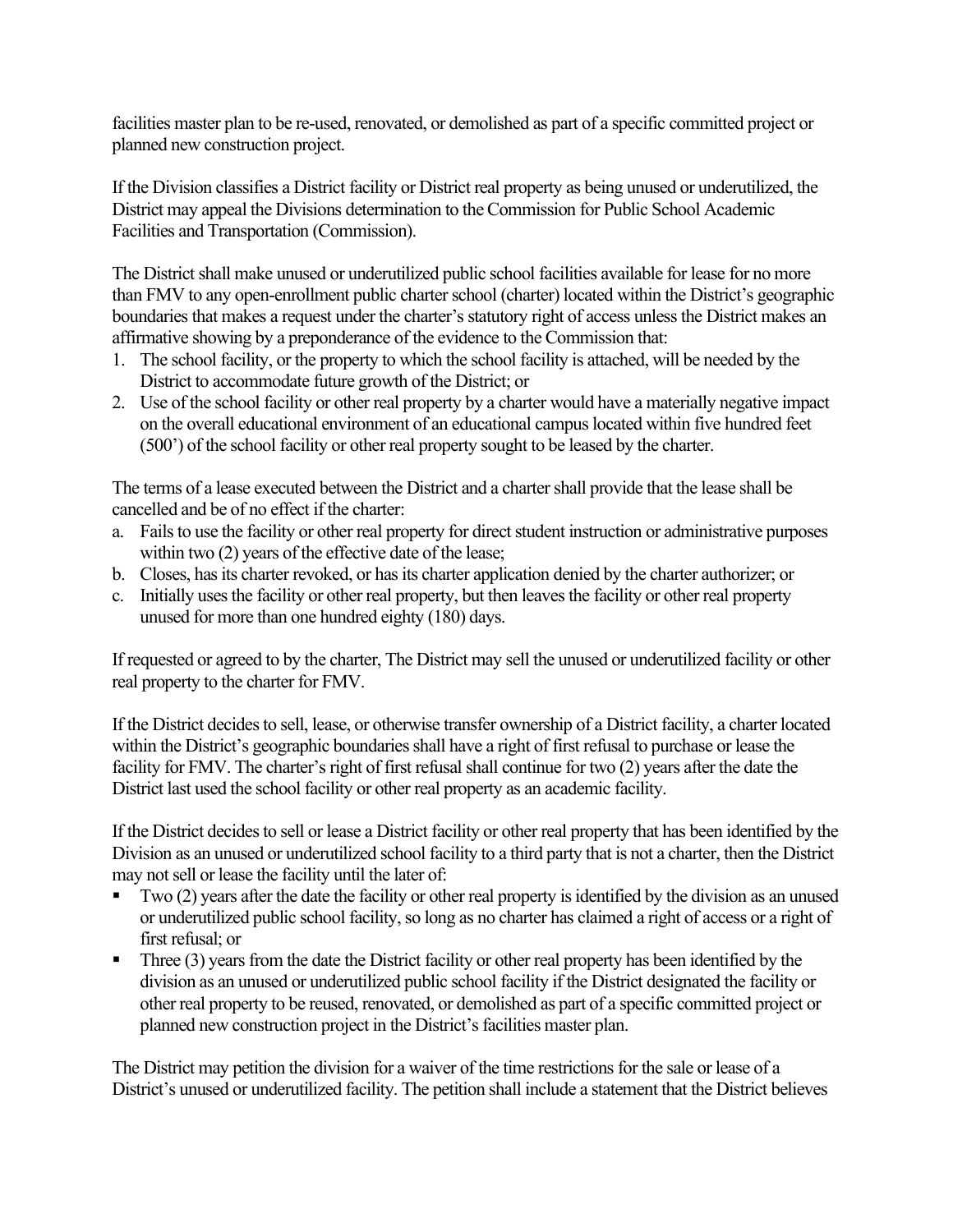that no charter would be interested in leasing or purchasing the unused or underutilized school facility. If the District receives a waiver, the District may immediately sell, lease, or otherwise dispose of the unused or underutilized facility. The District may appeal the denial by the Division of a waiver to the Commission.

The Superintendent may submit a request to the Board of Directors for authorization to sell surplus real property. Once the Board of Directors has authorized the sale of such surplus real property, the Superintendent or designated individual(s) may sell that surplus real property as the need arises and this policy allows. The Superintendent or designee(s) shall be responsible for getting a determination of the objective FMV of surplus real property. The district will strive to dispose of surplus items at or near their FMV. The real property may be listed for sale with a real estate broker, and the Superintendent or designated individual may contract on behalf of the district to pay the usual and customary sales commission for such transactions, upon sale of the property.

If the Superintendent chooses to dispose of the surplus items by bid, the Superintendent or designee(s) may set a minimum or reserve price on any item, and may reject all bids. The Superintendent or designee is authorized to accept the high bid provided the high bid is at or near FMV without further Board action unless the high bid comes under the jurisdiction of Arkansas ethics legislation, in which case the provisions of A.C.A. §§ 6-24-101–107 would apply.

If attempts at public sales fail to produce any interested buyers or bidders, such remaining unsold real property may then, if agreed to by the Superintendent and Board of Directors, be donated to appropriate education related entities, not-for-profit organizations, the county, city, or incorporated town in accordance with the provisions of state law.

Items obtained with federal funds shall be handled in accordance with applicable federal regulations, if any.

The District may not make a part of the disposal of District real property a covenant that prohibits the sale or lease of former District facilities or other real property to a charter that is located within the District's geographic boundaries.

#### **Trash**

Trash, as defined in this policy, may be disposed of in the most cost efficient or effective method available to the district.

| Legal References: | A.C.A. $\S 6$ -13-111 |
|-------------------|-----------------------|
|                   | A.C.A. § 6-13-620     |
|                   | A.C.A. $§ 6-21-108$   |
|                   | A.C.A. $§ 6-21-110$   |
|                   | A.C.A. $\S 6-21-803$  |
|                   | A.C.A. $\S 6-21-806$  |
|                   | A.C.A. $\S 6-21-815$  |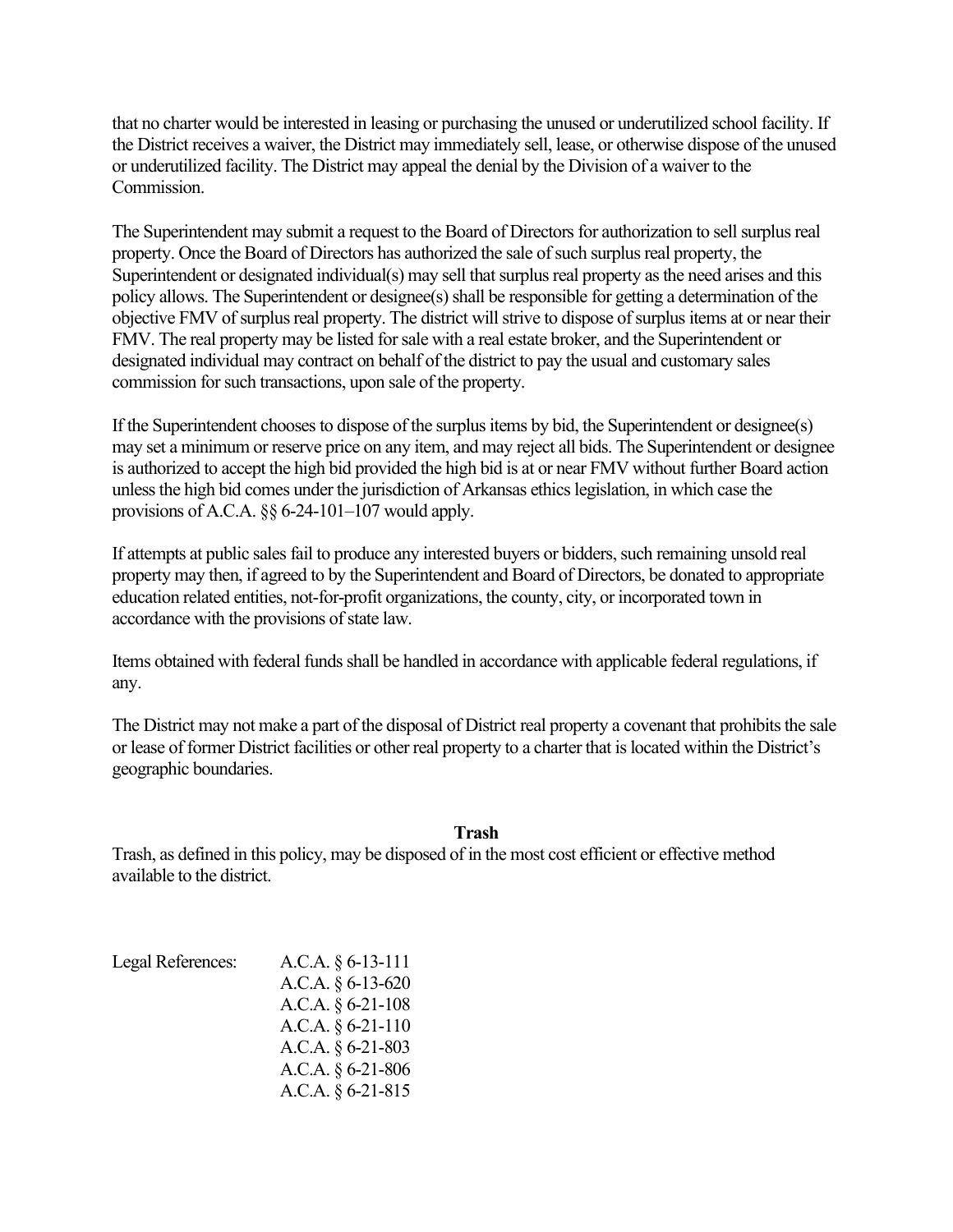A.C.A. § 6-21-816 A.C.A. § 6-24-101–107 2 C.F.R. § 200.311 2 C.F.R. § 200.313

Approved by Board of Education 11/14/17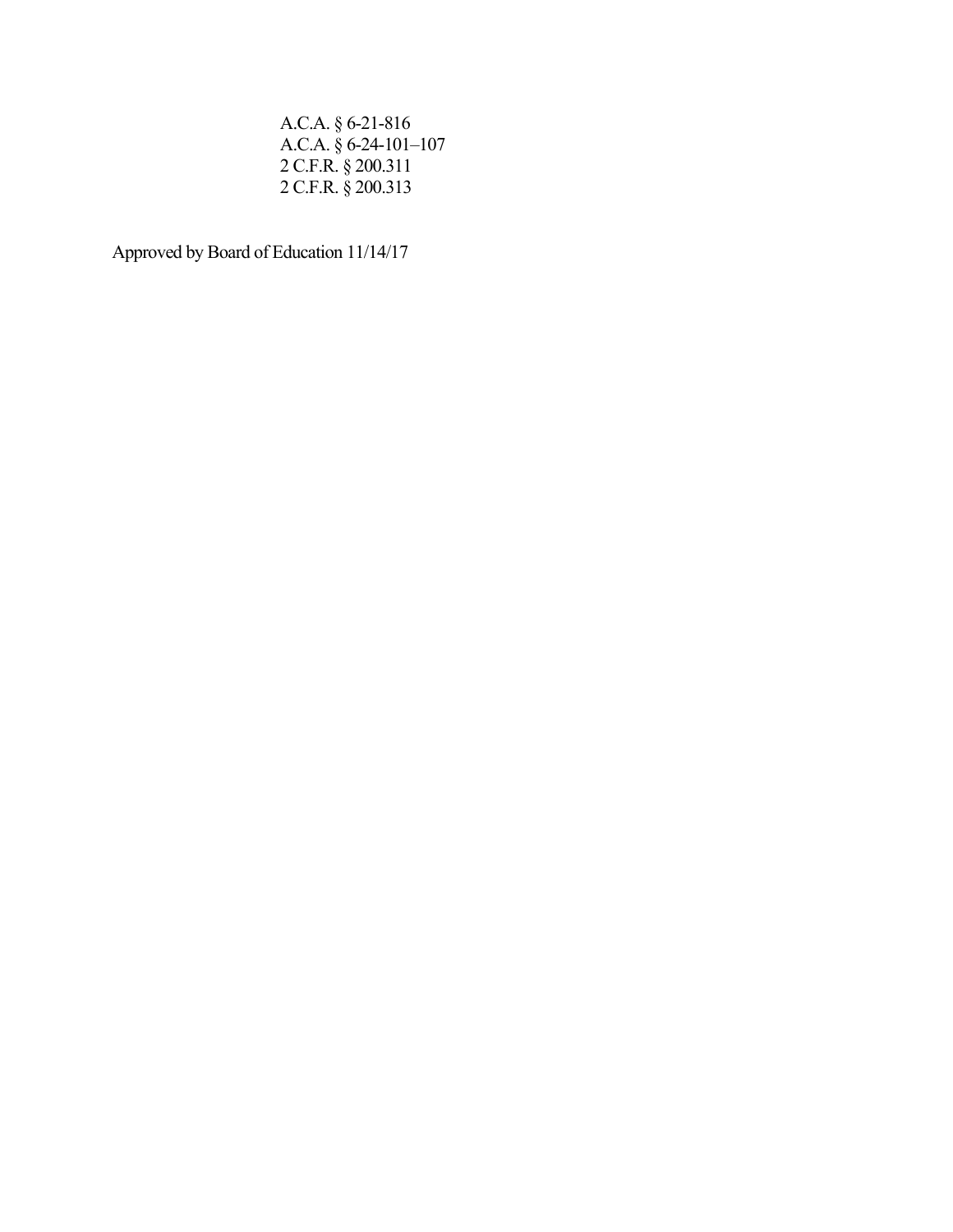### **7.14 -- DISBURSEMENTS**

Disbursements shall be made in accordance with the school's annual budget. Contractual obligations for certificated staff members with twelve month contracts shall be paid on the twenty-sixth of each month. Contractual obligations for certificated staff members with contracts for eleven months or less per year shall be paid on the twenty-sixth of each month except that there will be two checks issued in June and no checks issued in July. In the event that the twenty-sixth of the month should fall on a holiday, payment will be made on the last day school is in session before the holiday.

Non-certificated employees will be paid on the twenty-sixth day of the month in accordance with the length of the work period each year. If the twenty-sixth day of the month should fall on a holiday, payment shall be made on the last day school is in session before the holiday.

Expenditures, other than employee compensation, shall be based on valid invoices covering purchases made by authorized persons.

Ref: A.C.A. 6-20-(1301-1304) Approved by Board of Education 11/12/91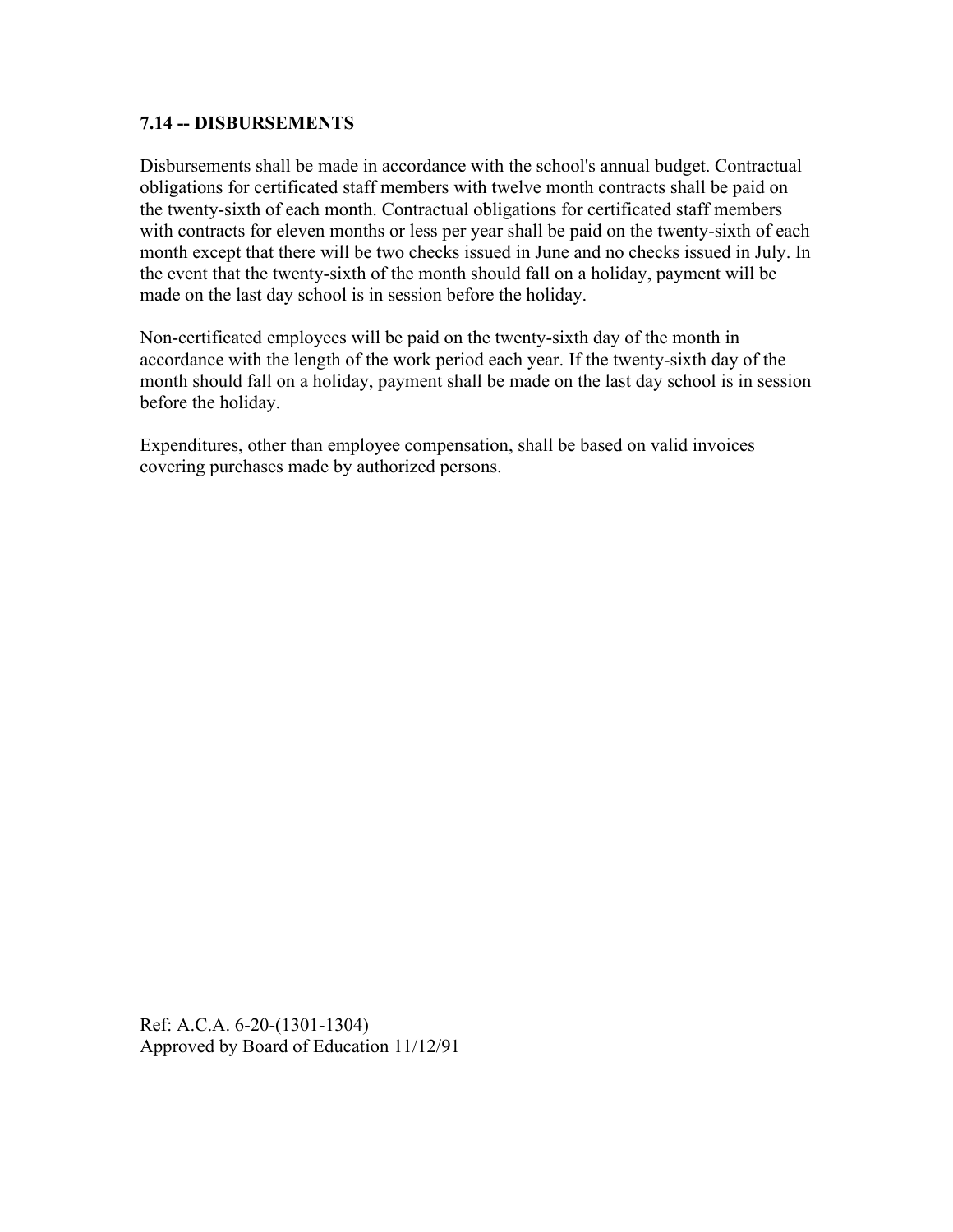# **7.15—RECORD RETENTION AND DESTRUCTION**

It is necessary to maintain district records in a manner that provides for efficient document storage and retrieval and is conducive to eliminating unnecessary record retention. Due to the variety of records that may need to be retained and accessed, the superintendent shall ensure that all staff receive appropriate training to understand this policy. Staff shall also understand the possible ramifications to the district and/or themselves for failure to properly maintain records and follow the requirements contained in this policy.

### **Definitions**

"Directly or directly interested" (hereinafter "directly") means receiving compensation or other benefits personally or to an individual's household from the person, business, or entity contracting with the District.

"Indirectly or indirectly interested" (hereinafter "indirectly") means that a family member, business, or other entity in which the individual or a family member has a financial interest will receive compensation or benefits.

"Record" is defined for the purposes of this policy, as an item or items, whether electronic or material, that are created by, at the request of, or received by and purposefully retained by a board member, administrator, or employee in the ordinary course of District business. Examples include, but are not limited to:

- Any kind of correspondence;
- Calendars:
- Computer files and documents (which may include drafts);
- Telephone logs;
- Expense records;
- Audio or video recordings that are created for the purpose of monitoring the security of District property or the safety of District students;
- Documentation related to transactions or contracts for:
	- o Services with Board members, administrators, employees, or members of their families covered under the statutorily defined ethical restrictions associated with a contract for services provided for the District involving a Board member, administrator, or employee who "directly or indirectly" benefits from the contract;
	- o An exemption granted by the Arkansas Department of Education (ADE) from the statutorily defined ethical restrictions associated with a contract for employment or for services provided for the District that involves a District administrator, board member, or employee.

The superintendent shall be responsible for establishing a schedule for the routine destruction of district records that accommodates the needs of the district. The schedule shall specify the length of retention for any records not specifically delineated by this policy and be distributed to staff on a need-to-know basis according to their respective employment duties and responsibilities. The schedule should accommodate the need for records to be stored as a blend of printed, bound and electronically recorded (e.g., audio tape, video tape, micro-fiche, computer disk) material. The superintendent or designee shall ensure the effective and efficient securing, cataloging, storing, and appropriate scheduled destruction of all records.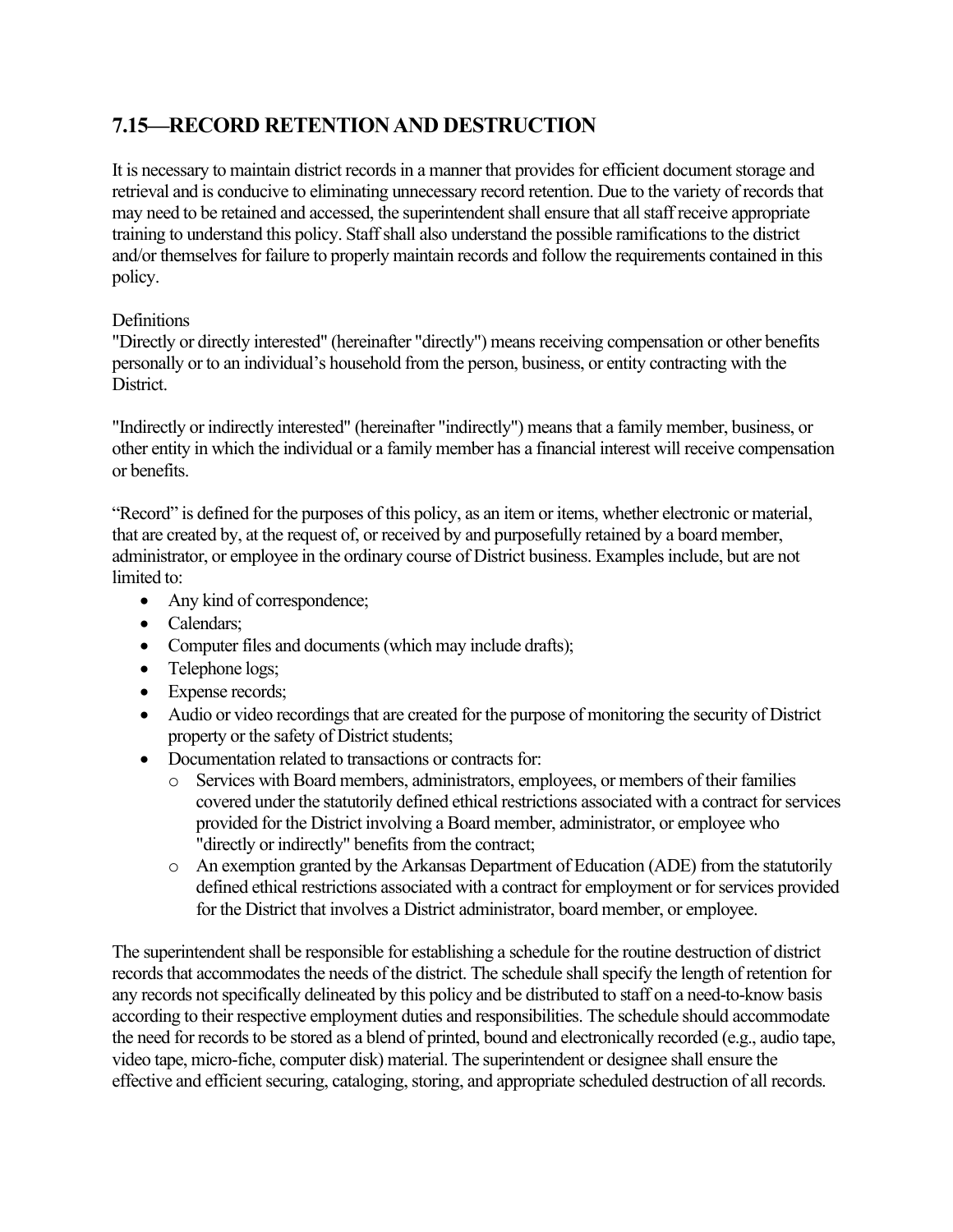The following records categories shall be retained for the time specified.

- a. Board of Education Minutes forever
- b. Personnel files forever
- c. Student files until the student receives a high school diploma or its equivalent, or is beyond the age of compulsory school attendance
- d. Student records of attendance/graduation forever
- e. Financial Records five (5) years
- f. Documentation, including letters of approval, related to transactions or contracts for services covered by this policy and Arkansas statutes for Board members or members of their families or for waivers granted to District employees - thirteen years
- g. Documentation relating to payments or reimbursements made by a vendor on behalf of a board member, administrator, or employee for travel, lodging, food, registration, entertainment, or other expenses – Three (3) years
- h. Employment applications, including applicant lists, applicant interview evaluations, documentation in response to requests for reasons for a failure to be interviewed and/or hired, and hiring determinations - five (5) years
- i. Expenditures made with federal grant monies governed by the terms of each grant
- j. Video Surveillance Recordings the timeline established in Policy 4.48—VIDEO **SURVEILLANCE**
- k. Emails whatever the district's policy is on this subject
- l. Documents filed with the IRS, including those required in Policy 7.23-Health Care Coverage and the Affordable Care  $Act - four(4)$  years
- m. Statewide assessment security agreement Three (3) years

The superintendent or designee shall be responsible for determining when there is a need to interrupt the routine destruction of records. When the superintendent or designee makes the decision to cease the routine disposal of records, staff affected by the decision shall be promptly informed of the decision and of the nature of records that are to be retained. Such records shall be retained until the superintendent or designee has authorized their destruction. Employee training on the district's records retention schedule shall specifically include information on the records that may need to be retained due to pending disciplinary or legal actions which otherwise are subject to routine disposal. If an employee has doubt about the need to retain any record otherwise scheduled for destruction, he/she shall consult with the superintendent or designee prior to destroying such records.

The records' storage system devised by the superintendent and designee(s) shall be organized in a manner that enables the efficient retrieval of data and documents. The district shall have adequate backup of critical data which is stored electronically. The system shall be communicated to employees in a manner that enables them to understand and follow the system's requirements.

In retaining and destroying records, no employee shall:

- Destroy, alter, mutilate, conceal, cover up, falsify, or make a false entry in any record that may be connected to a disciplinary matter or lawsuit or to a matter within the jurisdiction of a federal or state agency, in violation of federal or state law or regulations.
- Alter, destroy or conceal a document, or attempt to do so, with the intent to impair the document's availability for use in a disciplinary matter, lawsuit or an official proceeding or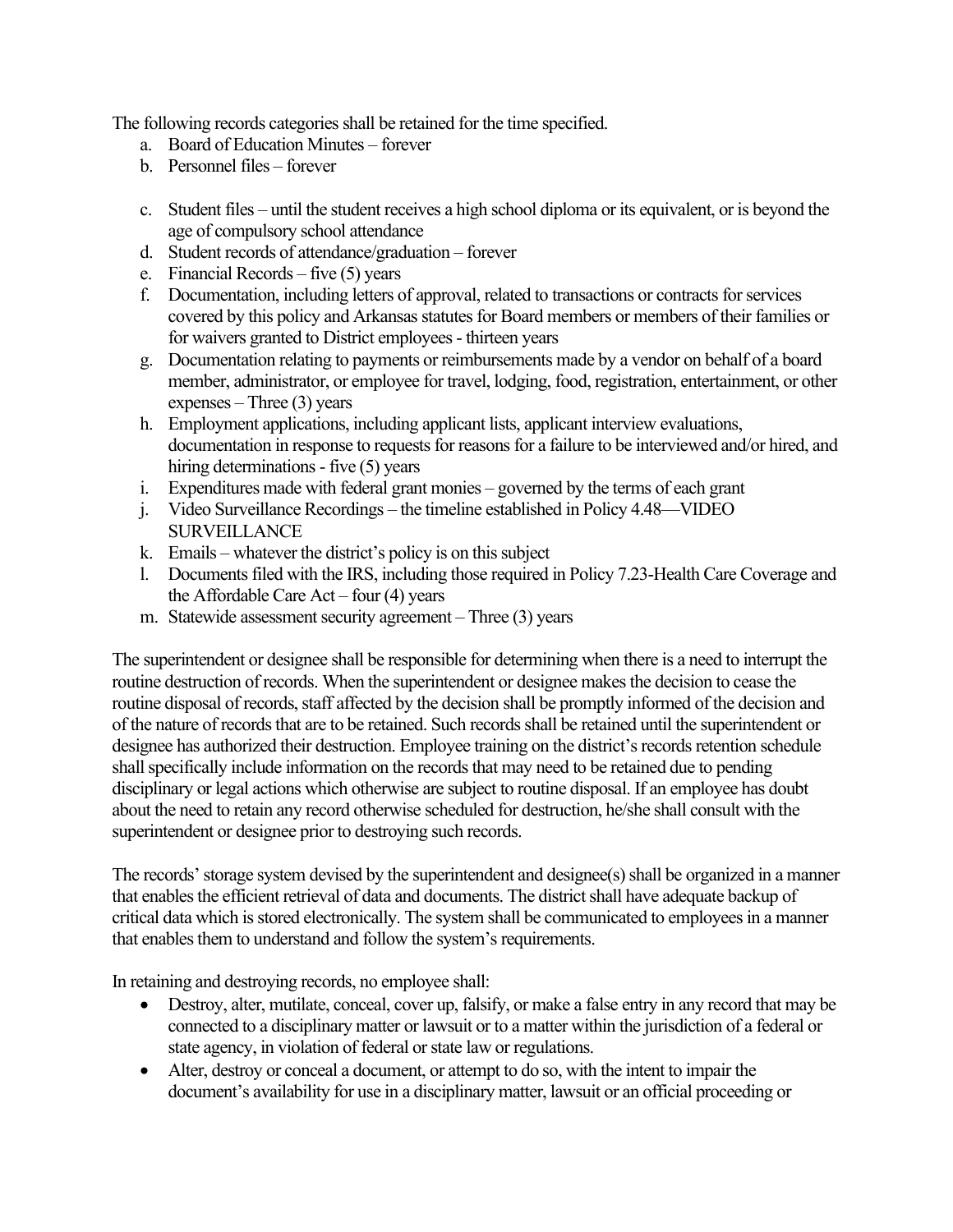otherwise obstruct, influence or impede any lawsuit or official proceeding, in violation of federal or state law or regulations.

• Retaliate or discriminate against an employee who refuses to violate this policy or to coerce or threaten an employee to violate this policy.

# **Record Retention**

In general, records document the use of funds, compliance with program and fiscal requirements, and the performance of the grant. In accordance with 34 C.F.R. §§ 76.730-.731 and §§ 75.730-.731, the District maintains all records that fully show (1) the amount of funds under the grant or subgrant; (2) how the District uses those funds; (3) the total cost of each project; (4) the share of the total cost of each project provided from other sources; (5) other records to facilitate an effective audit; and (6) other records to show compliance with federal program requirements. The District also maintains records of significant grant project experiences and results. 34 C.F.R. § 75.732. These records and accounts must be retained and made available for programmatic or financial audit.

The District retains and destroys records in accordance with state and federal requirements.

### *Procurement Documentation*

Documentation must be maintained for each step in the procurement process to sufficiently detail the history of the procurement. This documentation includes, but is not limited to, the rationale for the methods of procurement, independent estimates, cost/price analysis, solicitations, ids, proposals, justifications, profits, bidder list, approvals, contracts, etc. (CFR 200.318)(i)

At a minimum, all procurement records must be retained for the three years after final disposition of the item procured. If any litigation, audit, or claim is initiated involving the item procured during the threeyear retention period, the procurement records must be retained until resolution of all issues and final action is taken or until the end of the three-year retention period; whichever is later. (CFR 200.333)

#### *Destruction of Records*

Because records establish compliance with the use of funds and with program and fiscal requirements, failure to retain the proper records or to dispose of them prematurely can result in monumental problems for the District, including the repayment of all funds associated with the activity, event, decision, or transaction for which the records are missing.

The District cannot destroy any record that is involved in an ongoing

- Litigation
- Claim
- Negotiation
- Public information request (PIR)
- Audit or investigation
- Administrative review or hearing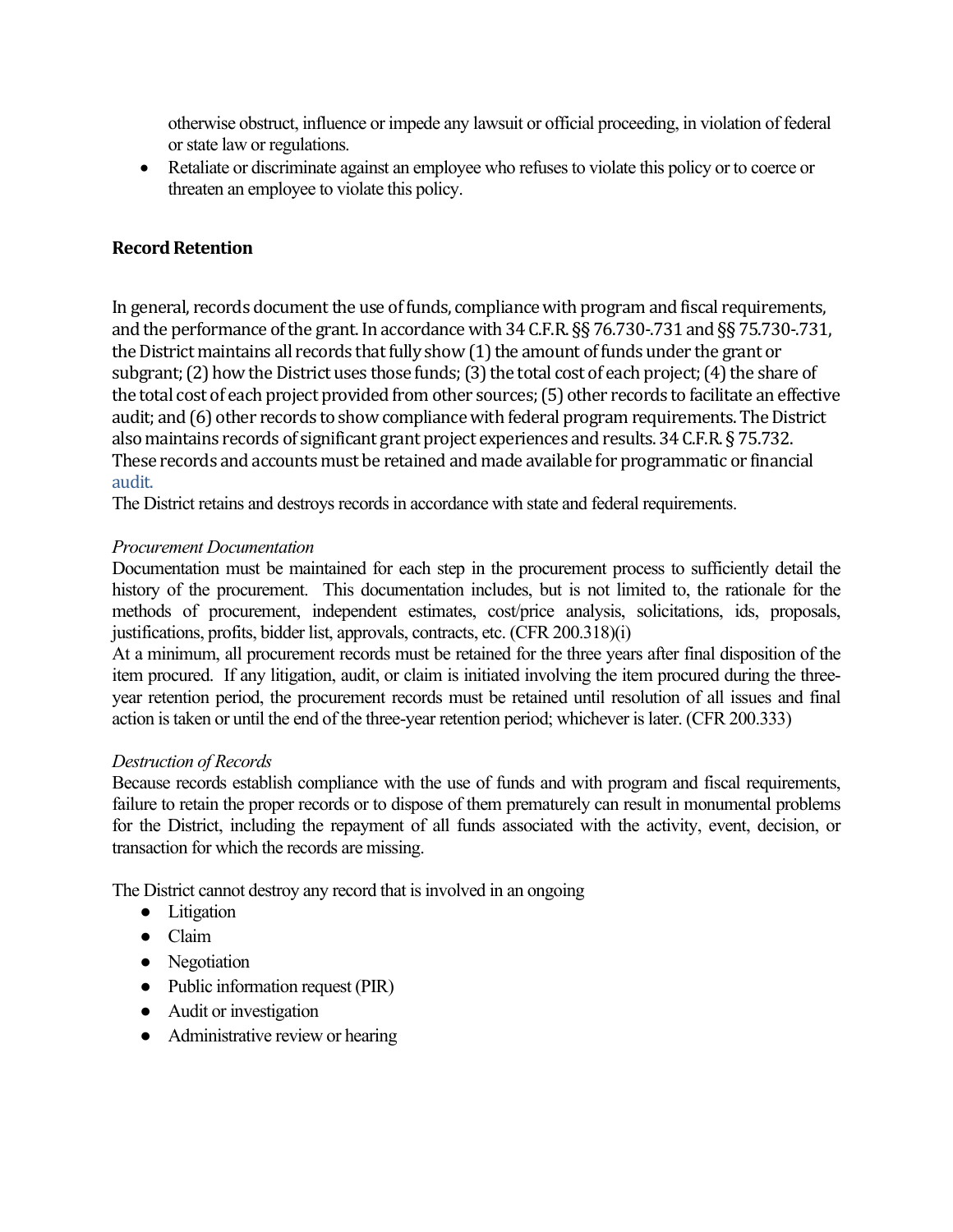Records generally include but are not limited to

- General correspondence, including letters and e-mail
- Handwritten notes and electronic notes
- Completed forms and reports and the data used to complete the reports
- Personnel documentation
- Websites created by the District
- Audio tapes and video tapes
- Final, complete, and signed (if applicable) documents
- Plans, photographs, or drawings
- Data in spreadsheets and databases
- Financial records, including but not limited to budgets, accounting ledgers, all supporting documentation for expenditures, copies of checks, bank statements, etc.

Records generally do NOT include

- Convenience copies (extra identical copies created only for convenience of reference or research)
- Drafts of documents
- Copies of documents furnished to the public to fulfill a PIR
- Blank forms/stocks of publications (keep at least one copy for archives to demonstrate compliance or proof of program activities)
- Library or museum materials
- Dispute resolution working files (the *final* written finding or report is a record)
- Personal or junk e-mail
- Ccs of e-mails (or letters) or convenience copies of e-mails (or letters) (the recipient in the "To" line is the keeper of the official record)

When original records are electronic and cannot be altered, there is no need to create and retain paper copies. When original records are paper, electronic versions may be substituted through the use of duplication or other forms of electronic media provided that they are subject to periodic quality control reviews, provide reasonable safeguards against alteration, and remain readable.

The retention period is the same whether the record is paper or electronic. However, a few precautions are in place.

Failure to follow the requirements set forth in this policy may result in disciplinary action against the employee(s), up to and including termination. The district's board of directors prohibits and will not tolerate any form of reprisal, retaliation or discrimination against any employee who, in good faith, has attempted to comply with this policy.

Cross References: Policy 3.19—LICENSED PERSONNEL EMPLOYMENT Policy 8.13—CLASSIFIED EMPLOYMENT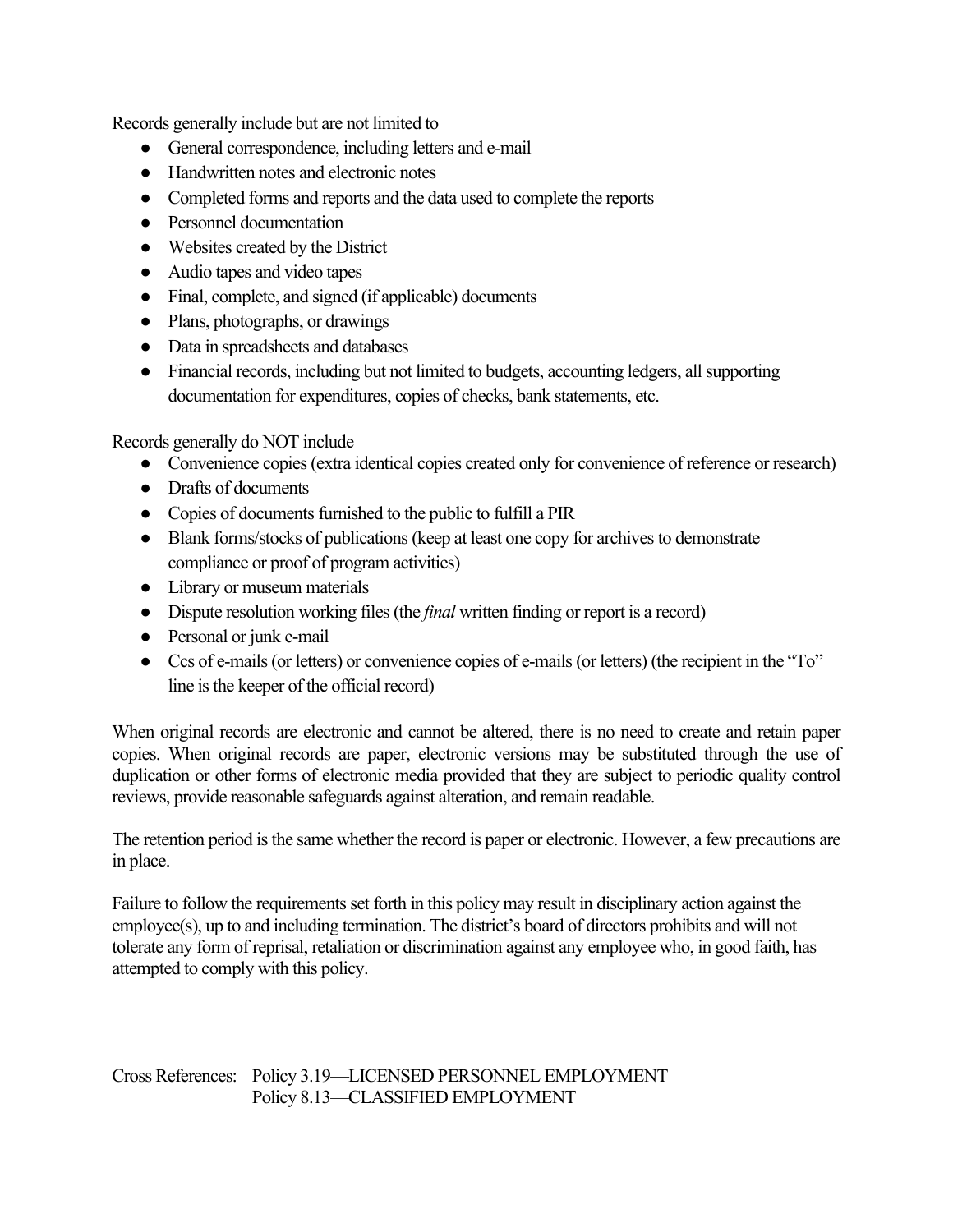Legal References: A.C.A. § 5-1-109(c)(2), (g) A.C.A. § 6-13-619 A.C.A. § 6-17-104 A.C.A. § 6-17-2301 A.C.A. § 6-18-901 A.C.A. § 6-24-102(8)(15) A.C.A. § 6-24-105(d) A.C.A.  $§$  6-24-106(c)(6) A.C.A. § 6-24-107(c) A.C.A. § 6-24-115 A.C.A. § 21-3-302, 303 ADE Rules Governing Ethical Guidelines and Prohibitions for Educational Administrators, Employees, Board Members, and Other Parties ADE Rules Governing the Arkansas Educational Support and Accountability Act 26 C.F.R. § 31.6001-1 34 C.F.R. § 99.2 Federal Rules of Civil Procedure Numbers 16, 26, 33, 34, 37, and 45

Approved by Board of Education 06/14/16 Approved by Board of Education 01/08/19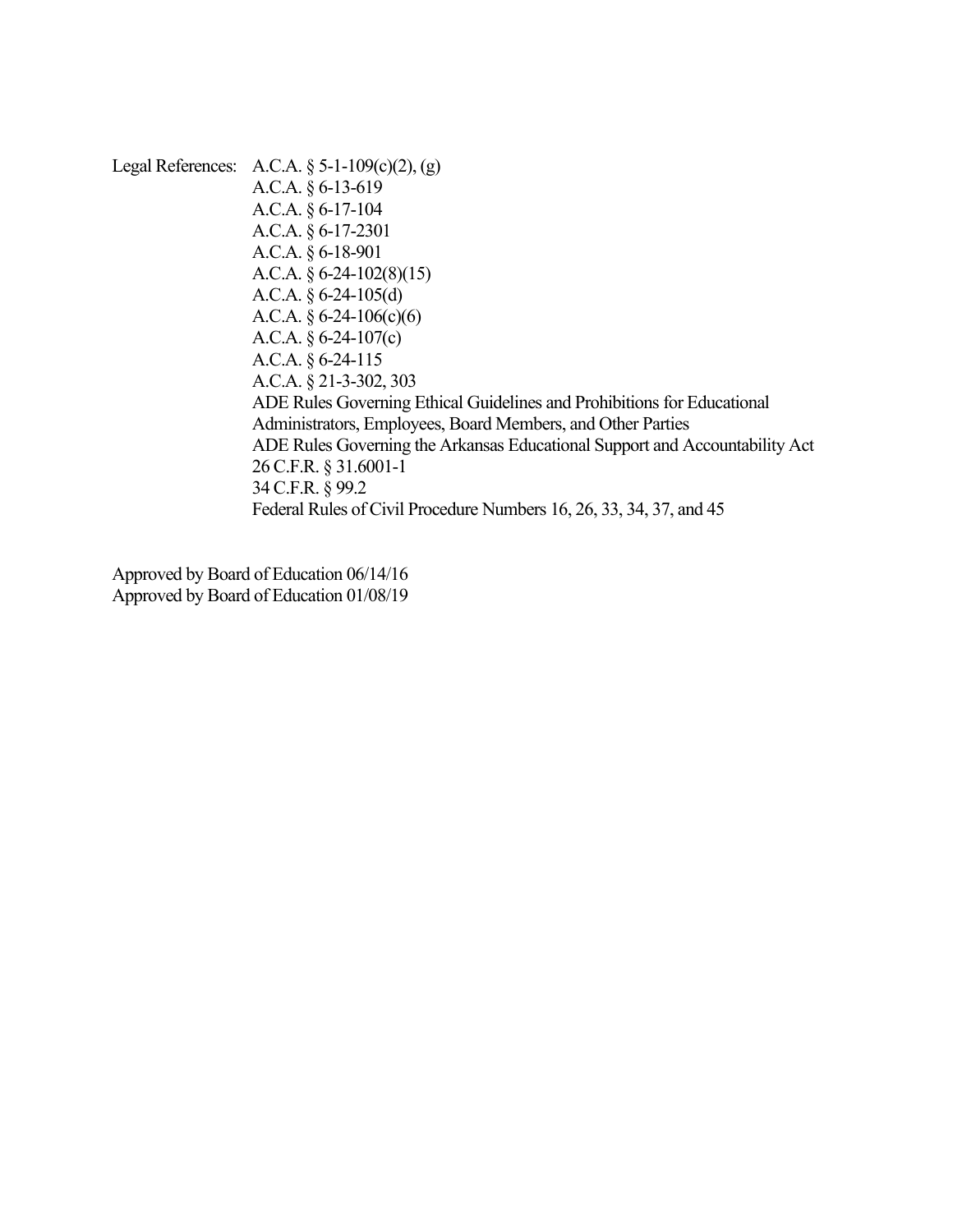# **7.17--EXPENSE REIMBURSEMENT**

Travel costs are those expenses related to transportation, lodging, subsistence and related items incurred by employees who are in a travel status on official business of the non-Federal entity. Such costs may be charged on an actual cost basis, on per diem or mileage basis in lieu of actual costs incurred or on a combination of the two.

The requirements of this policy shall govern reimbursement for expenses related to travel and/or attendance at conferences and professional development activities incurred by district employees and/or members of the Board of Directors on behalf of the district. Employees are only eligible for reimbursement for travel expenses for travel which has been approved in advance. Original receipts must accompany all requests for reimbursement to the extent that such receipts are customarily available. For a receipt to be valid it should contain the name of the issuing company, the date, and the amount. No cash advances shall be made for travel. Mileage, lodging, and meal expenses will not be reimbursed when incurred for the personal convenience of the employee and not required by the reason for the travel. Reimbursement for travel shall be for the lesser of the cost between travel by air or by car with some consideration allowed for length of time of the method of travel.

To the extent practicable, employees shall have the district pay initial conference and professional development registration fees, associated necessary materials and necessary overnight accommodations that are not lavish. In the occasional circumstances where this is not practical, the district shall reimburse the employee for such fees if they were authorized in advance and are supported with proper receipts.

The district will not reimburse expenses of any non-school board member or nonemployee who accompanies the school board member or employee during his/her school related travel.

### **Reimbursable Expenses**

Mileage that is driven for a district sanctioned purpose in an employee's personal vehicle shall be reimbursed provided appropriate documentation is submitted establishing the date and time, place, and purpose of the travel. Mileage shall be reimbursed at the rate authorized by the District and shall be based on the shortest, most reasonable, route available.

Meals may be reimbursed for travel which necessitates an overnight stay when submitted according to the dictates of this policy. Reimbursement shall be prorated based on the percent of a day the employee is away on travel. For example, if an employee returns from his/her travel in the afternoon, he/she is only eligible for reimbursement for breakfast and lunch expenditures. Meals shall be reimbursed at the current per diem rate authorized by the IRS. Except as otherwise specified by this policy, meals are only reimbursable in conjunction with travel requiring an overnight stay.

Tips paid by a school employee for meals associated with travel as defined in this policy are reimbursable for up to 15% of the cost of the meal provided the employee submits a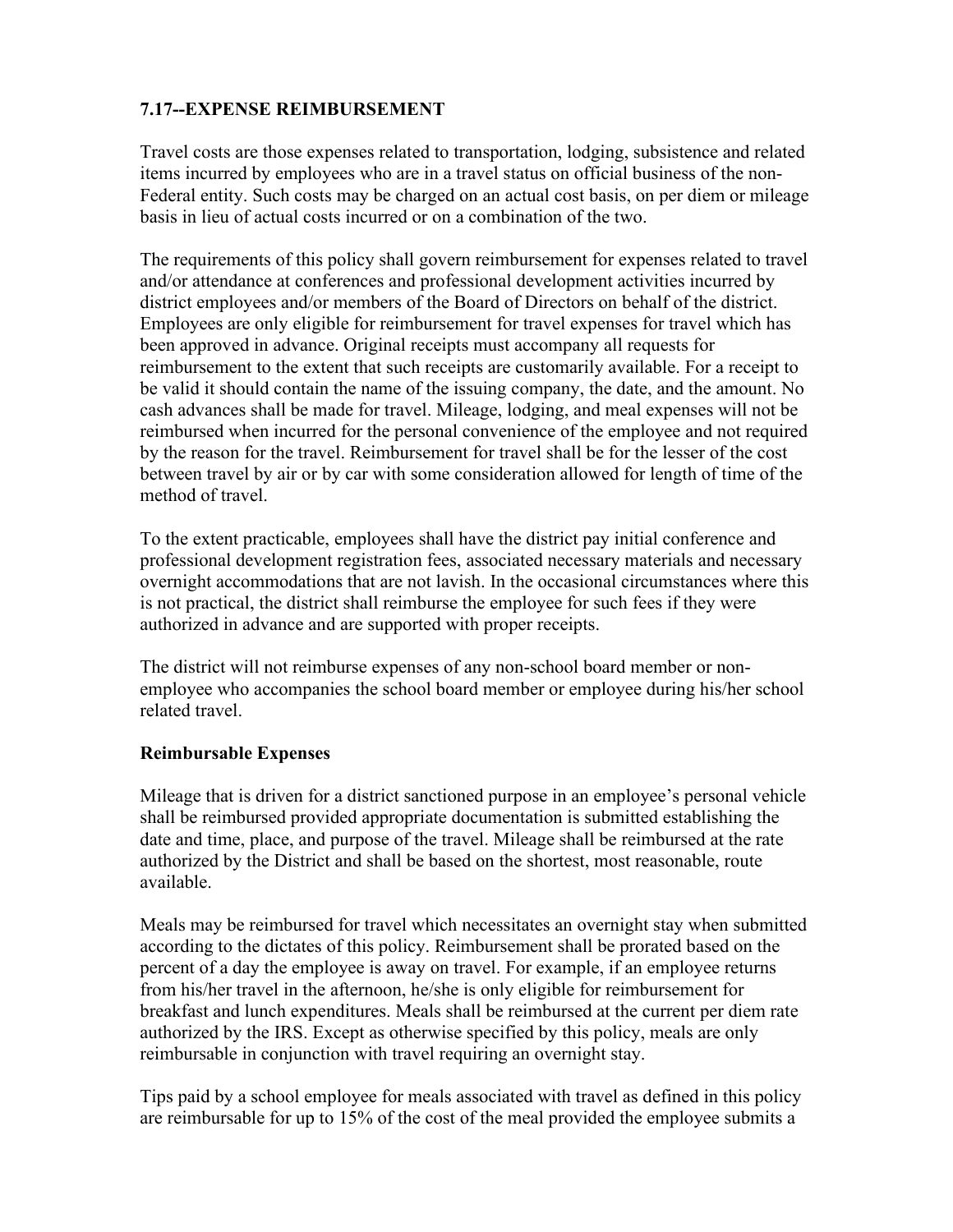receipt for the meal as part of an "accountable plan" for reimbursement. Tips are not allowed if an employee is reimbursed using a "per diem" plan.

Meal expenses incurred by the superintendent or other administrators as necessary, in the performance of their duties when meeting with state officials or consultants may be reimbursed on a prorated, per person basis in line with the mandates of this policy. Such expenses shall only be reimbursed when the expenditure is likely to result in a tangible benefit to the district.

# **Expenses not covered**

The district shall not reimburse the following items/categories of expenses.

- Alcoholic beverages;
- Entertainment expenses including sports or sporting events; pay per view or game expenses at motels;
- Replacement due to loss or theft;
- Discretionary expenses for items such as clothing or gifts;
- Medical expenses incurred while on route to or from or at the destination of the reason for the travel; and
- Optional or supplementary insurance obtained by the employee for the period covered during the travel.

# **Credit Cards**

Only those employees specifically issued credit cards to be used in the performance of their jobs to purchase goods, services, or supplies on behalf of the district shall be allowed to use such cards. Employees who incur reimbursable expenses as defined in this policy are expected to pay for them initially by any means they choose and then submit their request for reimbursement. The district assumes no responsibility for the payment of any personal credit card charges incurred by a district employee.

### **Airport Associated Expenses**

Receipts for airport associated expenses are required for reimbursement. All airline flights shall be by coach/economy class. Upon arrival at their destination, employees are expected to take the less expensive option between a taxi and an airport shuttle service to his/her hotel or meeting site. When circumstances dictate that a rental car is necessary and/or the most economical approach to the travel requirements, the least expensive car that will accomplish the job should be rented. The district shall not reimburse for any kind of rental car supplemental insurance.

Amended by Board of Education 06/14/16 Amended by Board of Education 11/14/17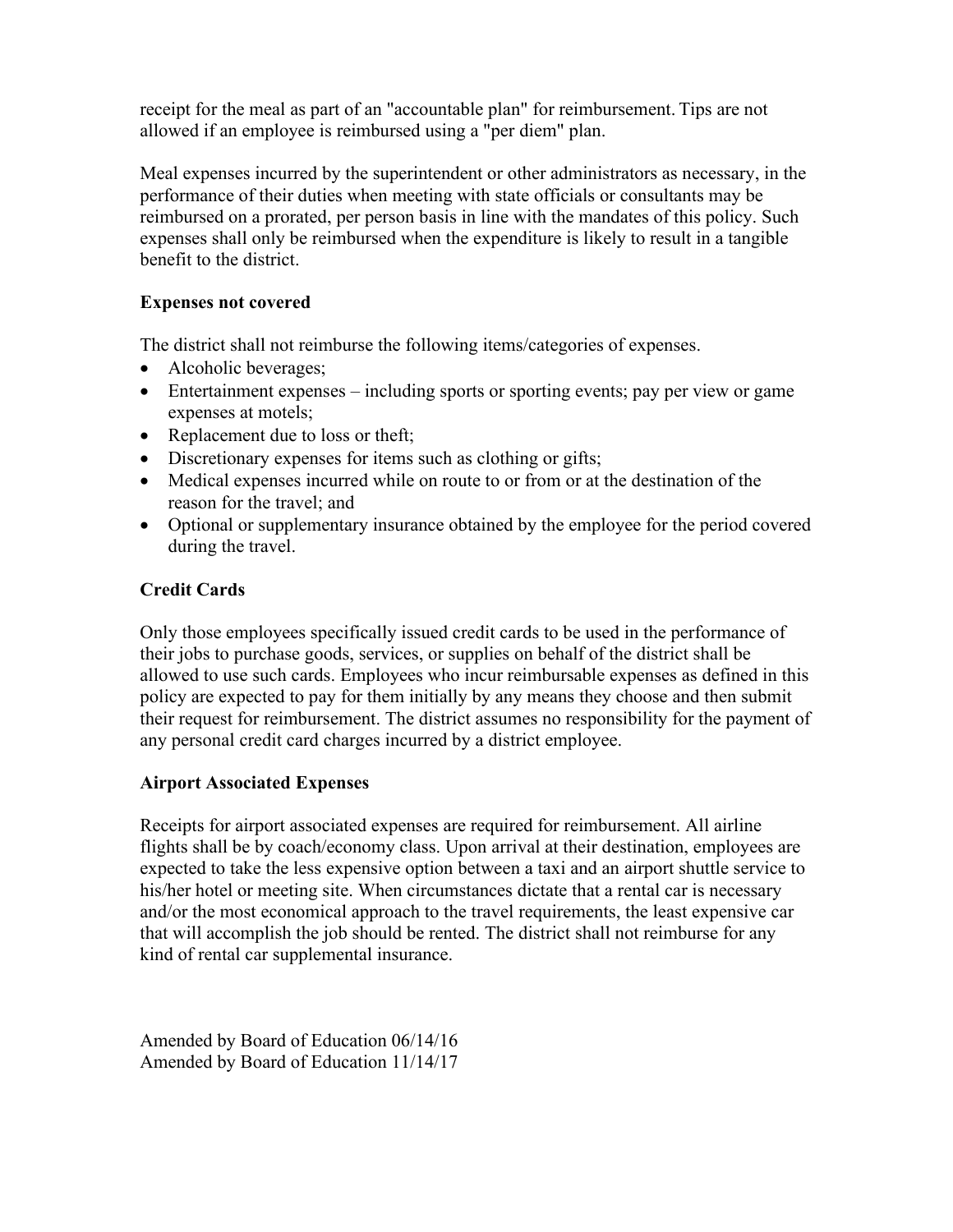# **7.21—NAMING SCHOOL FACILITIES**

Except as otherwise permitted in this policy or Arkansas law, the District shall not name any building, structure, or facility, paid for in whole or in part with District funds, for an individual living at the time of its completion who, in the ten (10) years preceding its construction, was elected, or held, a federal, state, county, or municipal office and received a salary for his/her service.

Exceptions to the preceding paragraph may be made when a building, structure, or facility is constructed through the use of at least 50% private funds or, the name refers to:

- 1. an individual(s) living at the time of its completion and who has historical significance;
- 2. an individual who is or has been a prisoner of war; or
- 3. a living individual who is at least 75 years of age and is retired.

Legal Reference: A.C.A. § 25-1-121

Approved by Board of Education 11/14/17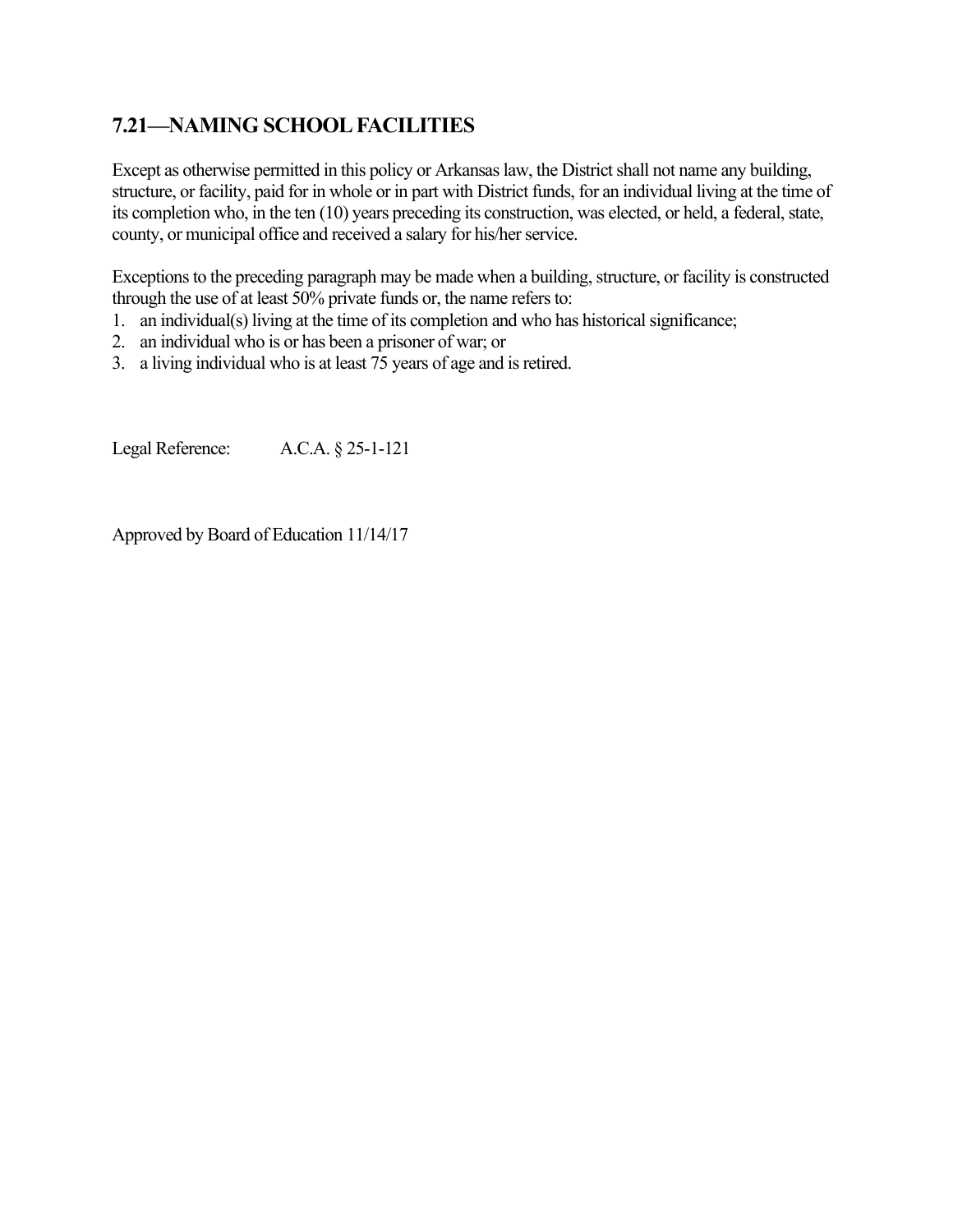# 7.22.1 -- INTERNAL AUDIT GUIDELINES FOR BOOSTER CLUBS, SUPPORT GROUPS, AND PARENT ORGANIZATIONS

An internal audit committee should annually conduct an audit of the club's financial records. The committee shall audit, but not limited to, the following:

- Ledgers
- Checks
- Invoices
- Receipts
- Deposits/deposit slips
- Fund raising activities
- Bank statements
- Financial reports
- Internal control reports (example: money collection report)

The internal audit committee should obtain from the bank a current activity/history report.

The internal audit report should be submitted to the booster club/parent organization for approval and recorded into the club or organization's minutes.

The District recommends that all booster clubs, support groups, and parent organizations employ an accountant to perform an annual external audit to be presented to members and recorded in minutes filed in the District office.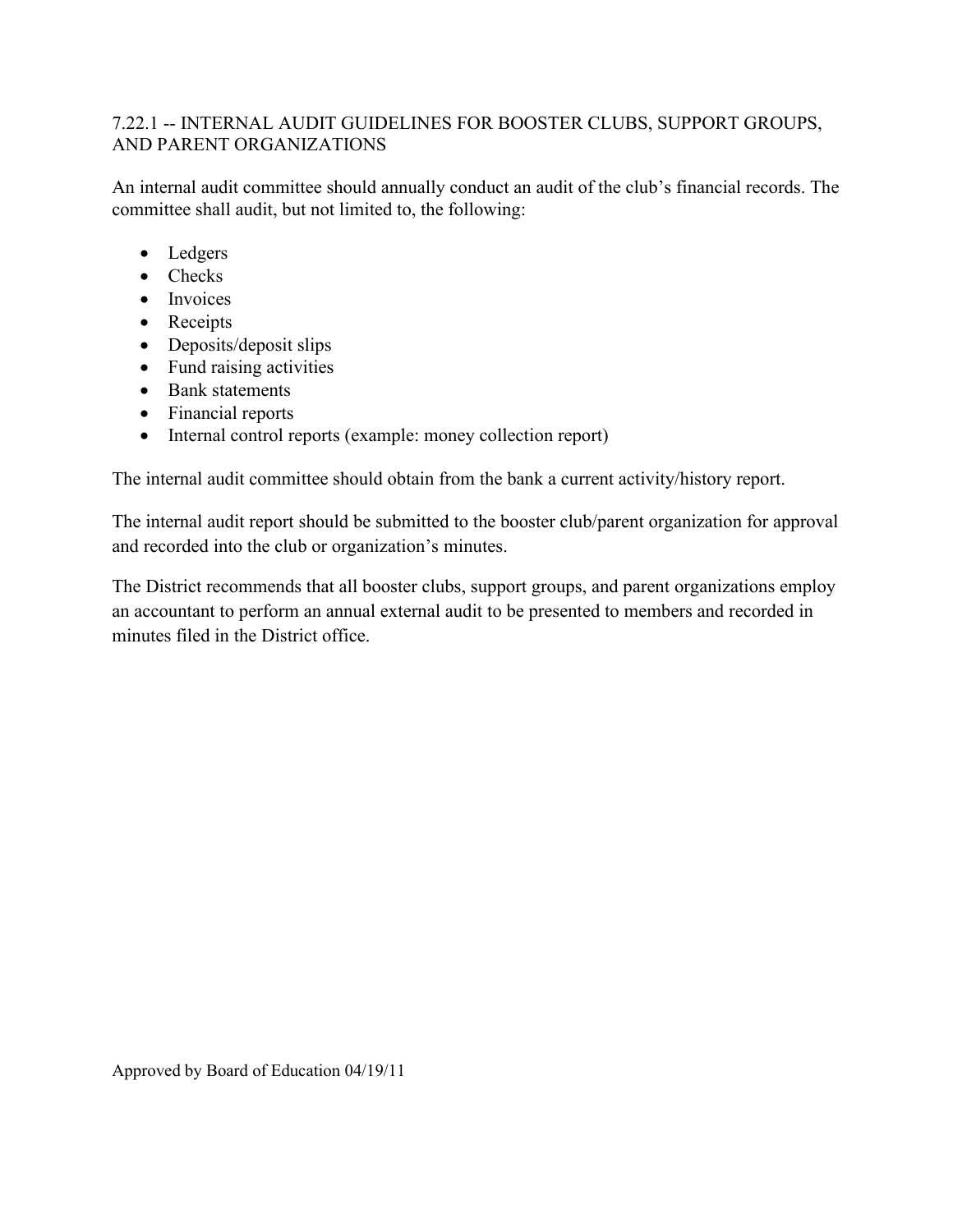# 7.22.2 -- RECOMMENDED INTERNAL CONTROL GUIDELINES FOR BOOSTER CLUBS AND PARENT ORGANIZATIONS

All booster clubs and parent organizations are encouraged to follow the guidelines below:

- 1. All activities (fund raising and proposed expenses) should be voted on by the club or organization and recorded in the club's minutes.
- 2. Club/organization officers should submit a Fundraising Request Form to avoid conflicts in fund-raising events.
- 3. All checks issued by the club should bear the signatures of the club's treasurer and one other officer. No school employee is authorized to have his/her name on any club or organization financial account.
- 4. All expenses should have documented proof (a receipt or invoice). The check number and date of payment should be written on receipt or invoice. Each month, the club minutes must reflect membership approval of all bills paid.
- 5. A fund raising income/loss statement should be completed and submitted to the club for approval and recorded into the club's minutes.
- 6. A monthly financial statement should be submitted at each club meeting for approval and recorded into the club's minutes.
- 7. At the end of the year, the club treasurer should submit a financial report demonstrating all activities for the year.
- 8. The president should appoint an internal audit committee and the appointments should be noted into the club's minutes. Club officers should not be a member of the internal audit committee. The internal audit committee should conduct an annual audit of the club's financial records for the year ended. This audit should be completed prior to the transfer of financial records to the next treasurer. The audit should be performed by someone who is independent from day-to-day financial activities. Ideally, this audit should be performed by a group of three individuals; however, if the membership size does not allow, the audit may be performed by two individuals.
- 9. The club should obtain a bond to cover all club officers who are permitted to handle checks and depositing of funds.
- 10. All money collected should be counted by at least two club representatives before forwarding the funds to the treasurer for deposit. The club representatives should sign a money collection report.
- 11. All monies should be deposited into the bank within 24 hours of collection.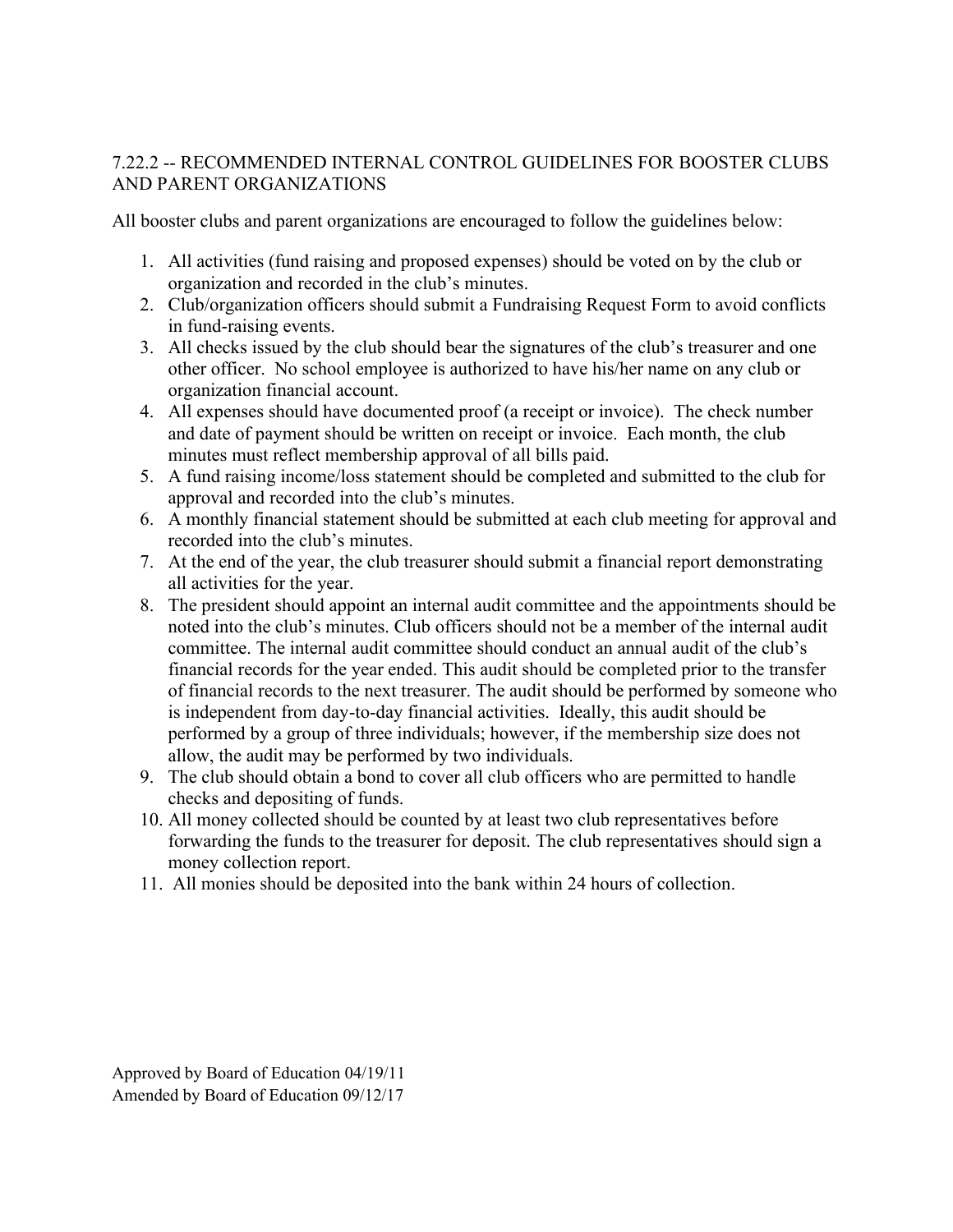# 7.22 – BOOSTER CLUB AND PARENT ORGANIZATION GUIDELINES

The Van Buren School District encourages the participation and involvement of parents in the education of their children. One way parents can be involved in the child's education is through participation in voluntary parent organizations such as Parent Teacher Associations (PTA) and booster clubs.

Following are guidelines for the operation of booster and parent organizations:

- The purpose of a parent organization is to promote the general welfare of the students in a particular school.
- A booster club is formed to enrich the school's participation in extracurricular activities and normally involves an individual student group (band, football, etc.)
- The Superintendent must approve the formation of all booster clubs or parent organizations using the district's name in their "official" name of the booster club.
- Booster clubs and parent organizations operate at the pleasure of the Board of Directors, but the clubs/organizations are separate from the school district and are not under the control or the responsibility of the school principal, superintendent, or school board.
- It is illegal for booster/parent organizations to use the district's tax identification number. These organizations are encouraged to obtain separate tax identification numbers from the IRS.
- The responsibility for accounting, safeguarding, and disbursement of funds rests with the parent organization officers. The Van Buren School District is not responsible for operation of the club/organization. School employees may act only in an advisory capacity to Booster Clubs or Parent Organizations.
- A Booster club may not represent the District nor bind the District or any of its employees to a third party with which the organization may conduct business.
- The funds raised by booster/parent organizations may not be directly deposited into school district accounts.
- No school employee is permitted to occupy any official position in the booster club/parent organization.
- No school employee is permitted to be responsible for reconciling or depositing funds raised by booster clubs or parent organizations.
- No school employee is permitted to have his/her name on any booster club or parent organization financial accounts.

Approved by Board of Education 04/19/11 Amended by Board of Education 09/12/17